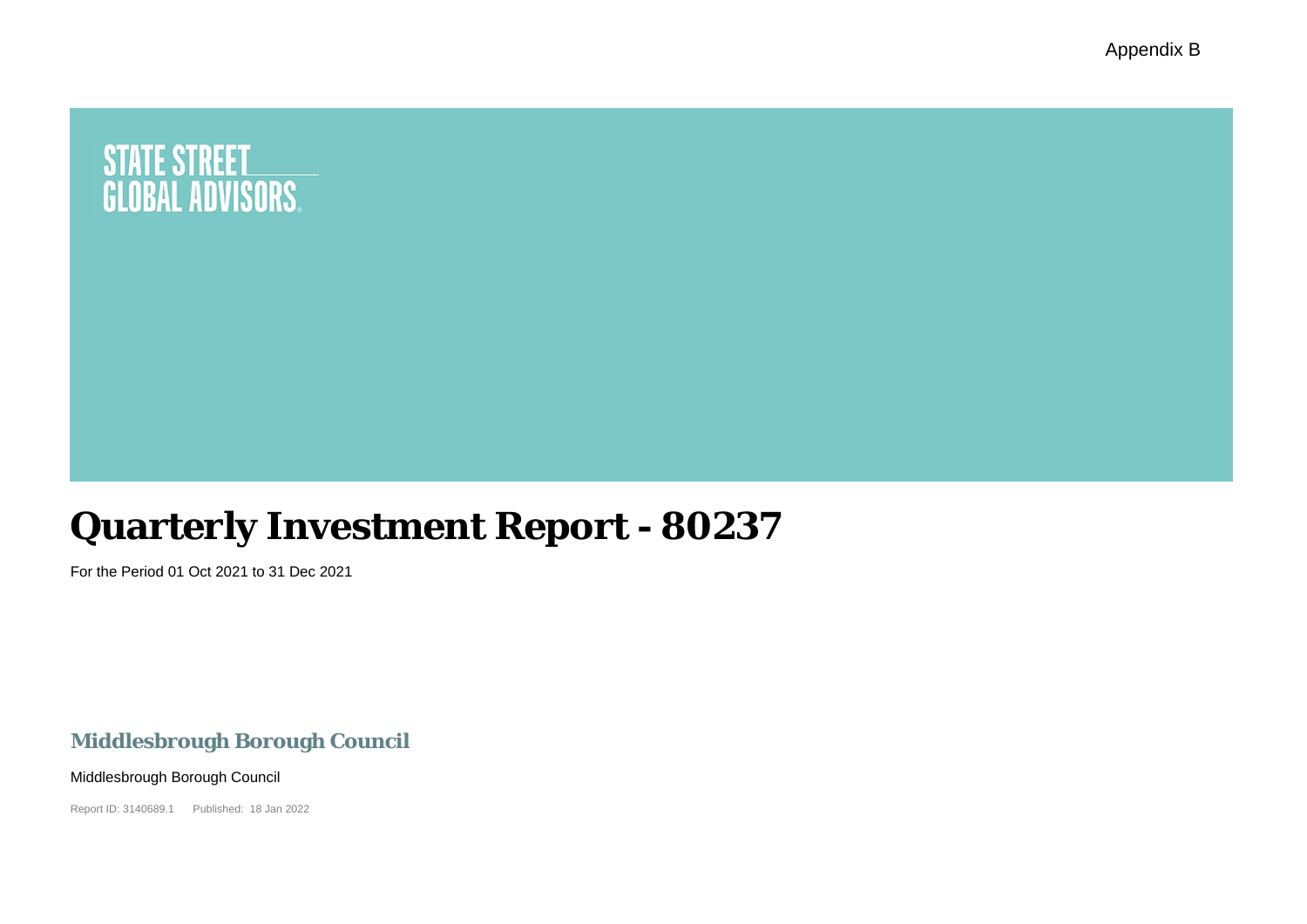## **Table of Contents**

| Passive Equity Portfolio (1999) (1999) (1999) (1999) (1999) (1999) (1999) (1999) (1999) (1999) (1999) (1999) (1999) (1999) (1999) (1999) (1999) (1999) (1999) (1999) (1999) (1999) (1999) (1999) (1999) (1999) (1999) (1999) (      |
|-------------------------------------------------------------------------------------------------------------------------------------------------------------------------------------------------------------------------------------|
| Europe ex UK ESG Screened Index Equity Sub-Fund the contract of the contract of the contract of the contract of the contract of the contract of the contract of the contract of the contract of the contract of the contract o      |
| North America ESG Screened Index Equity Sub-Fund <b>Explorer Act American Construction</b> Construction of the Construction of Technical Construction of Technical Construction of Technical Construction of Technical Construction |
| Japan ESG Screened Index Equity Sub-Fund with a state of the control of the control of the control of the control of the control of the control of the control of the control of the control of the control of the control of       |
| 13. Asia Pacific ex Japan ESG Screened Index Equity Sub-Fund Development and the content of the content of the Material of the Material of the Content of the Content of the Content of the Content of the Content of the Cont      |
|                                                                                                                                                                                                                                     |
| Important Information (1999) (1999) (1999) (1999) (1999) (1999) (1999) (1999) (1999) (1999) (1999) (1999) (1999) (1999) (1999) (1999) (1999) (1999) (1999) (1999) (1999) (1999) (1999) (1999) (1999) (1999) (1999) (1999) (199      |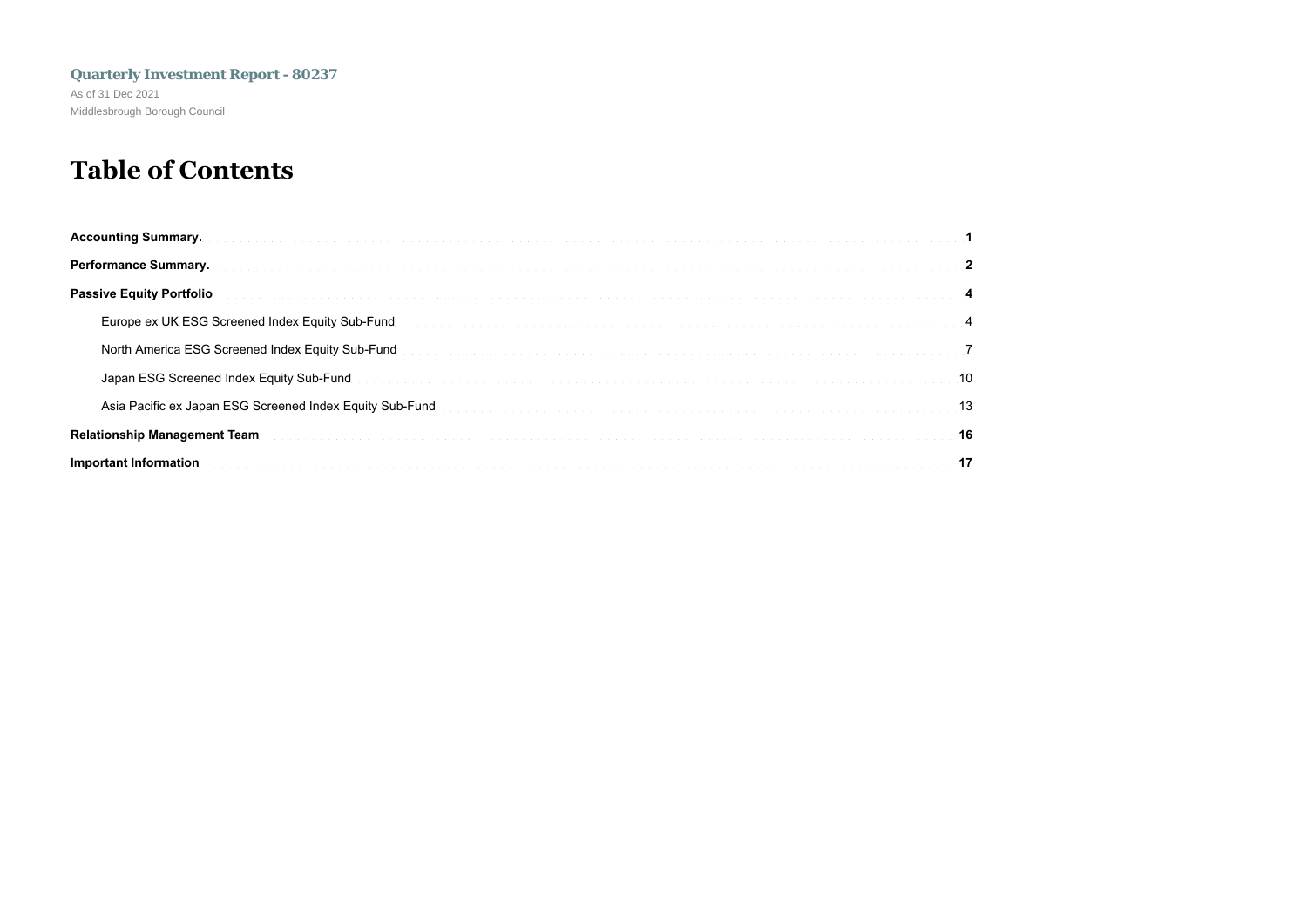<span id="page-2-0"></span>As of 31 Dec 2021 Middlesbrough Borough Council

# **Accounting Summary** (expressed in GBP) As of 31 Dec 2021

### **Middlesbrough Borough Council**

|                                                             | <b>Market Value</b><br>01 Oct 2021 |          | <b>Contributions</b> | <b>Withdrawals</b> | <b>Change in Market Value</b> | <b>Market Value</b><br>31 Dec 2021 |         |
|-------------------------------------------------------------|------------------------------------|----------|----------------------|--------------------|-------------------------------|------------------------------------|---------|
| <b>Passive Equity Portfolio</b>                             |                                    |          |                      |                    |                               |                                    |         |
| North America ESG Screened Index Equity Sub-<br>Fund        | 37.068.702                         | $6.08\%$ | $\Omega$             |                    | 3,583,151                     | 40.651.853                         | 6.64%   |
| Europe ex UK ESG Screened Index Equity Sub-<br><b>Fund</b>  | 125.841.938                        | 20.65%   | $\Omega$             |                    | 6,392,059                     | 132.233.998                        | 21.59%  |
| Japan ESG Screened Index Equity Sub-Fund                    | 115.173.304                        | 18.90%   | 0                    |                    | (5,594,935)                   | 109,578,370                        | 17.89%  |
| Asia Pacific ex Japan ESG Screened Index Equity<br>Sub-Fund | 331,279,286                        | 54.36%   | 0                    |                    | (1, 130, 438)                 | 330.148.847                        | 53.89%  |
| <b>Total</b>                                                | 609.363.231                        | 100.00%  | $\bf{0}$             |                    | 3,249,837                     | 612.613.068                        | 100.00% |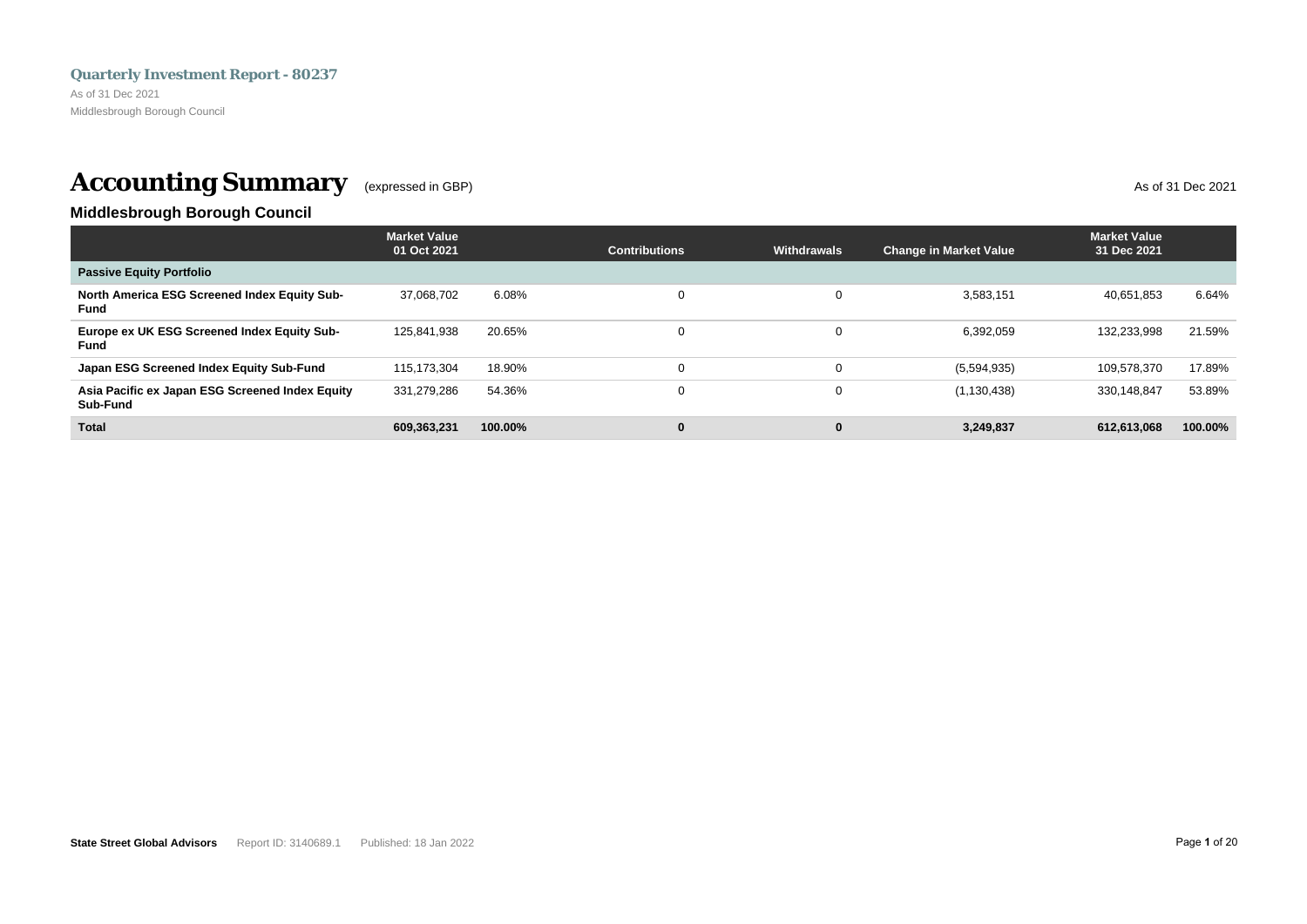<span id="page-3-0"></span>As of 31 Dec 2021 Middlesbrough Borough Council

### **Performance Summary** (expressed in GBP) **As of 31 Dec 2021**

**Middlesbrough Borough Council**

|                                                             | 1 Month  | 3 Months | <b>YTD</b> | 1 Year | 3 Years  | 5 Years | 10 Years | Inception   |
|-------------------------------------------------------------|----------|----------|------------|--------|----------|---------|----------|-------------|
| <b>Passive Equity Portfolio</b>                             |          |          |            |        |          |         |          |             |
| North America ESG Screened Index Equity Sub-Fund            |          |          |            |        |          |         |          | 21 Sep 2018 |
| <b>Total Returns</b>                                        | 1.64%    | 9.67%    | 28.39%     | 28.39% | 23.70%   | N/A     | N/A      | 17.41%      |
| FTSE NORTH AMERICA EX<br>CONTROVERSIES EX CW INDEX          | 1.61%    | 9.56%    | 27.82%     | 27.82% | 23.48%   | N/A     | N/A      | 17.21%      |
| <b>Difference</b>                                           | 0.03%    | 0.11%    | 0.57%      | 0.57%  | 0.22%    | N/A     | N/A      | 0.20%       |
| <b>Total Returns (Net)</b>                                  | 1.64%    | 9.66%    | 28.38%     | 28.38% | N/A      | N/A     | N/A      | N/A         |
| FTSE NORTH AMERICA EX<br>CONTROVERSIES EX CW INDEX          | 1.61%    | 9.56%    | 27.82%     | 27.82% | N/A      | N/A     | N/A      | N/A         |
| <b>Difference</b>                                           | 0.03%    | 0.10%    | 0.56%      | 0.56%  | N/A      | N/A     | N/A      | N/A         |
| Europe ex UK ESG Screened Index Equity Sub-Fund             |          |          |            |        |          |         |          | 26 Sep 2018 |
| <b>Total Returns</b>                                        | 3.60%    | 5.08%    | 17.68%     | 17.68% | 15.26%   | N/A     | N/A      | 9.64%       |
| FTSE DEVELOPED EUROPE EX UK<br>EX CONTROVERSIES EX CW INDEX | 3.64%    | 5.10%    | 17.33%     | 17.33% | 15.28%   | N/A     | N/A      | 9.62%       |
| <b>Difference</b>                                           | $-0.04%$ | $-0.02%$ | 0.35%      | 0.35%  | $-0.02%$ | N/A     | N/A      | 0.02%       |
| <b>Total Returns (Net)</b>                                  | 3.60%    | 5.07%    | 17.66%     | 17.66% | N/A      | N/A     | N/A      | N/A         |
| FTSE DEVELOPED EUROPE EX UK<br>EX CONTROVERSIES EX CW INDEX | 3.64%    | 5.10%    | 17.33%     | 17.33% | N/A      | N/A     | N/A      | N/A         |
| <b>Difference</b>                                           | $-0.04%$ | $-0.03%$ | 0.33%      | 0.33%  | N/A      | N/A     | N/A      | N/A         |
| Japan ESG Screened Index Equity Sub-Fund                    |          |          |            |        |          |         |          | 01 Jun 2001 |
| <b>Total Returns</b>                                        | $-0.35%$ | $-4.86%$ | 2.39%      | 2.39%  | 9.30%    | 6.68%   | 10.21%   | 4.39%       |
| FTSE JAPAN EX CONTROVERSIES<br><b>EX CW INDEX</b>           | $-0.38%$ | $-4.91%$ | 1.99%      | 1.99%  | 9.16%    | 6.59%   | 10.16%   | 4.25%       |
| <b>Difference</b>                                           | 0.03%    | 0.05%    | 0.40%      | 0.40%  | 0.14%    | 0.09%   | 0.05%    | 0.14%       |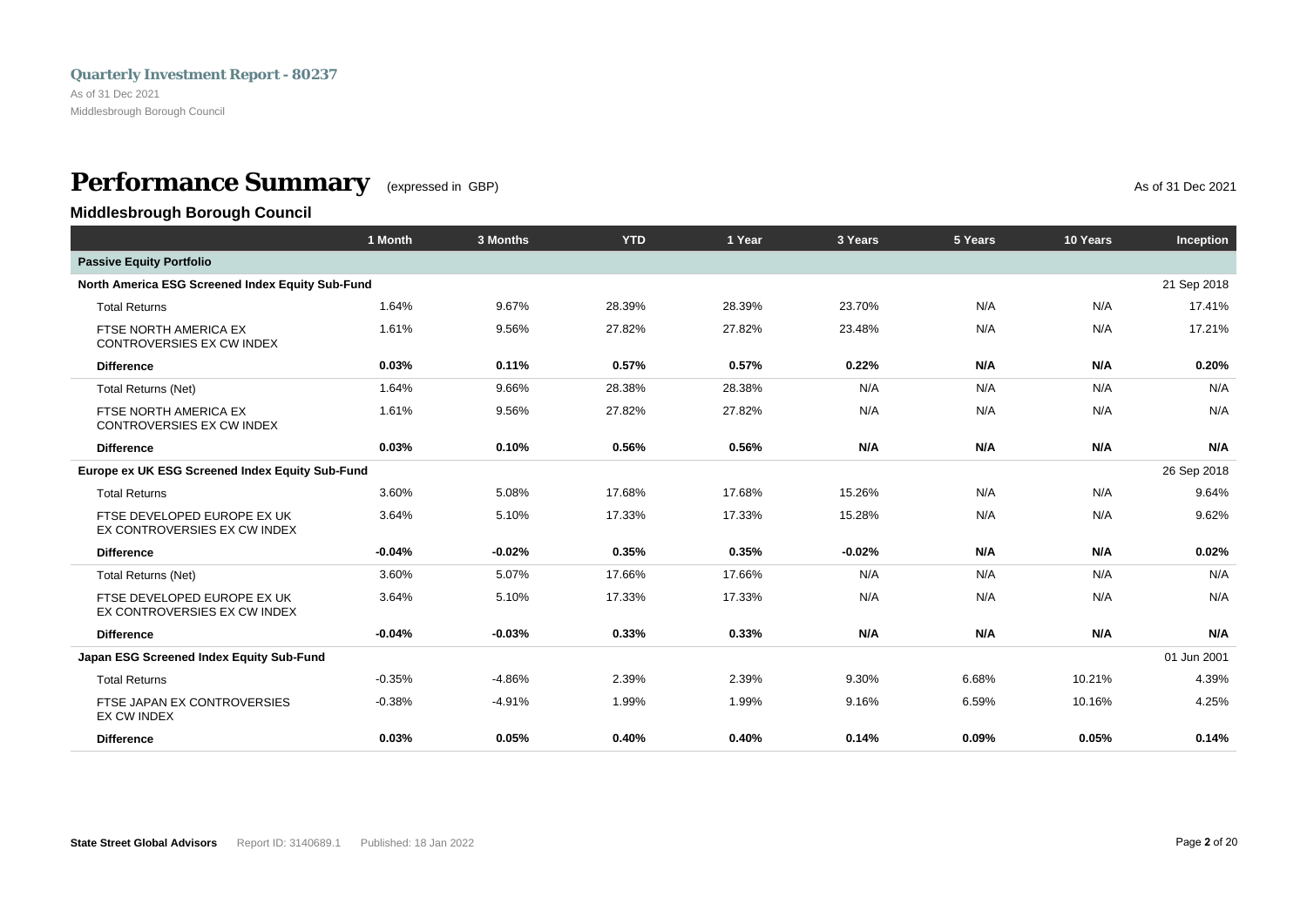As of 31 Dec 2021 Middlesbrough Borough Council

### **Middlesbrough Borough Council**

|                                                                                | 1 Month  | 3 Months | <b>YTD</b> | 1 Year | 3 Years  | 5 Years | 10 Years | Inception   |
|--------------------------------------------------------------------------------|----------|----------|------------|--------|----------|---------|----------|-------------|
| <b>Total Returns (Net)</b>                                                     | $-0.35%$ | $-4.87%$ | 2.37%      | 2.37%  | N/A      | N/A     | N/A      | N/A         |
| FTSE JAPAN EX CONTROVERSIES<br>EX CW INDEX                                     | $-0.38%$ | $-4.91%$ | 1.99%      | 1.99%  | N/A      | N/A     | N/A      | N/A         |
| <b>Difference</b>                                                              | 0.03%    | 0.04%    | 0.38%      | 0.38%  | N/A      | N/A     | N/A      | N/A         |
| Asia Pacific ex Japan ESG Screened Index Equity Sub-Fund                       |          |          |            |        |          |         |          | 01 Jun 2001 |
| <b>Total Returns</b>                                                           | 2.13%    | $-0.34%$ | 2.38%      | 2.38%  | 9.74%    | 7.90%   | 8.73%    | 9.81%       |
| FTSE DEVELOPED ASIA PACIFIC EX<br>JAPAN EX CONTROVERSIES EX CW<br><b>INDEX</b> | 2.12%    | $-0.40%$ | 2.31%      | 2.31%  | 9.74%    | 7.86%   | 8.69%    | 9.75%       |
| <b>Difference</b>                                                              | 0.01%    | 0.06%    | 0.07%      | 0.07%  | $0.00\%$ | 0.04%   | 0.04%    | 0.06%       |
| Total Returns (Net)                                                            | 2.13%    | $-0.35%$ | 2.36%      | 2.36%  | N/A      | N/A     | N/A      | N/A         |
| FTSE DEVELOPED ASIA PACIFIC EX<br>JAPAN EX CONTROVERSIES EX CW<br><b>INDEX</b> | 2.12%    | $-0.40%$ | 2.31%      | 2.31%  | N/A      | N/A     | N/A      | N/A         |
| <b>Difference</b>                                                              | 0.01%    | 0.05%    | 0.05%      | 0.05%  | N/A      | N/A     | N/A      | N/A         |

*For information regarding performance data, including net performance data, please refer to the section entitled "Important Information" at the end of the report.*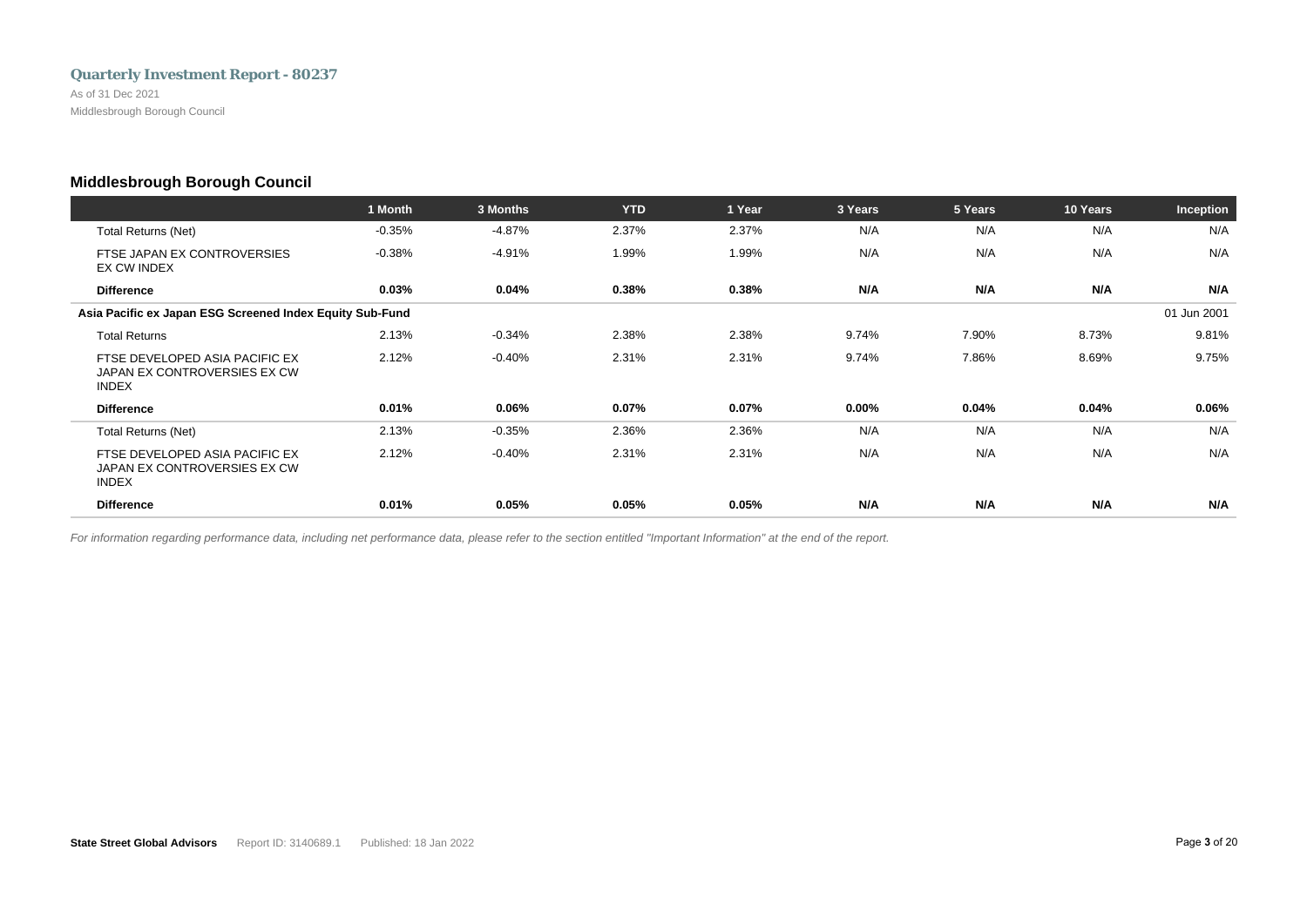### <span id="page-5-0"></span>**R-Factor<sup>TM</sup> Summary** As of 31 Dec 2021

**Europe ex UK ESG Screened Index Equity Sub-Fund**

#### **Benchmark: FTSE DEVELOPED EUROPE EX UK EX CONTROVERSIES EX CW INDEX**

| R-Factor Summary     | <b>Fund</b> | <b>Benchmark</b> | <b>Difference</b> |
|----------------------|-------------|------------------|-------------------|
| R-Factor             | 74.80       | 74.80            | 0.00              |
| <b>ESG</b>           | 75.50       | 75.50            | 0.00              |
| Corporate Governance | 45.42       | 45.42            | 0.00              |

Source: SSGA. Holdings as of 31 Dec 2021, R-Factor data as of 30 Nov 2021.

#### **What is R-Factor?**

R-Factor<sup>TM</sup> is built off a transparent scoring methodology that leverages the Sustainability Accounting Standards Board (SASB) Materiality Map, corporate governance codes, and inputs from four best-inclass ESG data providers. R-Factor supports the development of sustainable capital markets by giving investors the ability to invest in solutions that integrate financially material ESG data while incentivizing companies to improve their ESG practices and disclosure in areas that matter.

| <b>Fund Coverage</b>                    | Count | Percent of<br>Total<br><b>Securities</b> | <b>Percent of Total</b><br><b>Market Value</b> |
|-----------------------------------------|-------|------------------------------------------|------------------------------------------------|
| <b>R-Factor Securities Coverage</b>     | 453   | 98.05%                                   | 99.24%                                         |
| Total Number of Securities in Portfolio | 462   |                                          |                                                |

Source: Factset/SSGA. Holdings as of 31 Dec 2021, R-Factor data as of 30 Nov 2021.

| <b>Fund R-Factor Profile</b> |        |
|------------------------------|--------|
| Not Available                | 0.76%  |
| Laggard                      | 5.03%  |
| Underperformer               | 0.91%  |
| Average Performer            | 7.42%  |
| Outperformer                 | 15.89% |
| I eader                      | 74.86% |



Source: Factset/SSGA. Holdings as of 31 Dec 2021, R-Factor data as of 30 Nov 2021.

| <b>Top 10 Positions</b>  | <b>Fund Weight</b> | <b>Benchmark</b><br>Weight |          | Difference R-Factor Rating |
|--------------------------|--------------------|----------------------------|----------|----------------------------|
| Nestle S.A.              | 4.31%              | 4.31%                      | $0.00\%$ | 91.79                      |
| <b>ASML Holding NV</b>   | 3.51%              | 3.51%                      | 0.00%    | 78.82                      |
| Roche Holding Ltd        | 3.23%              | 3.23%                      | $0.00\%$ | 72.15                      |
| LVMH Moet Hennessy Louis | 2.31%              | 2.31%                      | 0.00%    | 68.81                      |
| Novartis AG              | 2.04%              | 2.04%                      | $0.00\%$ | 86.66                      |
| Novo Nordisk A/S Class B | 2.00%              | 2.00%                      | $0.00\%$ | 73.33                      |
| SAP SE                   | 1.76%              | 1.76%                      | 0.00%    | 90.87                      |
| Siemens AG               | 1.46%              | 1.46%                      | 0.00%    | 77.26                      |
| <b>TotalEnergies SE</b>  | 1.38%              | 1.38%                      | $0.00\%$ | 80.04                      |
| L'Oreal SA               | 1.28%              | 1.28%                      | $0.00\%$ | 95.38                      |

Source: Factset/SSGA. Holdings as of 31 Dec 2021, R-Factor data as of 30 Nov 2021.

| <b>Top 5 R-Factor Ratings</b> |       |       |          |       |
|-------------------------------|-------|-------|----------|-------|
| Danone SA                     | 0.42% | 0.42% | $0.00\%$ | 100   |
| Stellantis N.V.               | 0.43% | 0.43% | $0.00\%$ | 97.41 |
| L'Oreal SA                    | 1.28% | 1.28% | $0.00\%$ | 95.38 |
| Icade SA                      | 0.03% | 0.03% | $0.00\%$ | 94.87 |
| Covivio SA                    | 0.05% | 0.05% | $0.00\%$ | 94.41 |

Source: Factset/SSGA. Holdings as of 31 Dec 2021, R-Factor data as of 30 Nov 2021.

| <b>Bottom 5 R-Factor Ratings</b> |       |       |          |       |
|----------------------------------|-------|-------|----------|-------|
| InPost S.A.                      | 0.03% | 0.03% | $0.00\%$ | 30.21 |
| CTS Eventim AG & Co. KGa         | 0.04% | 0.05% | $-0.01%$ | 30.43 |
| AUTO1 Group SE                   | 0.02% | 0.02% | $0.00\%$ | 31.26 |
| <b>PSP Swiss Property AG</b>     | 0.06% | 0.06% | $0.00\%$ | 31.30 |
| Sofina SA                        | 0.08% | 0.08% | $0.00\%$ | 33.02 |

Source: Factset/SSGA. Holdings as of 31 Dec 2021, R-Factor data as of 30 Nov 2021.

The R-Factor summary reflects certain ESG characteristics only, and does not reflect the portfolio's performance. Certain instruments such as cash & derivatives are excluded. ESG analytics data reported on a one month lag relative to monthly performance reporting period. Please see Important Information section for more information and definitions of the ESG Metrics presented.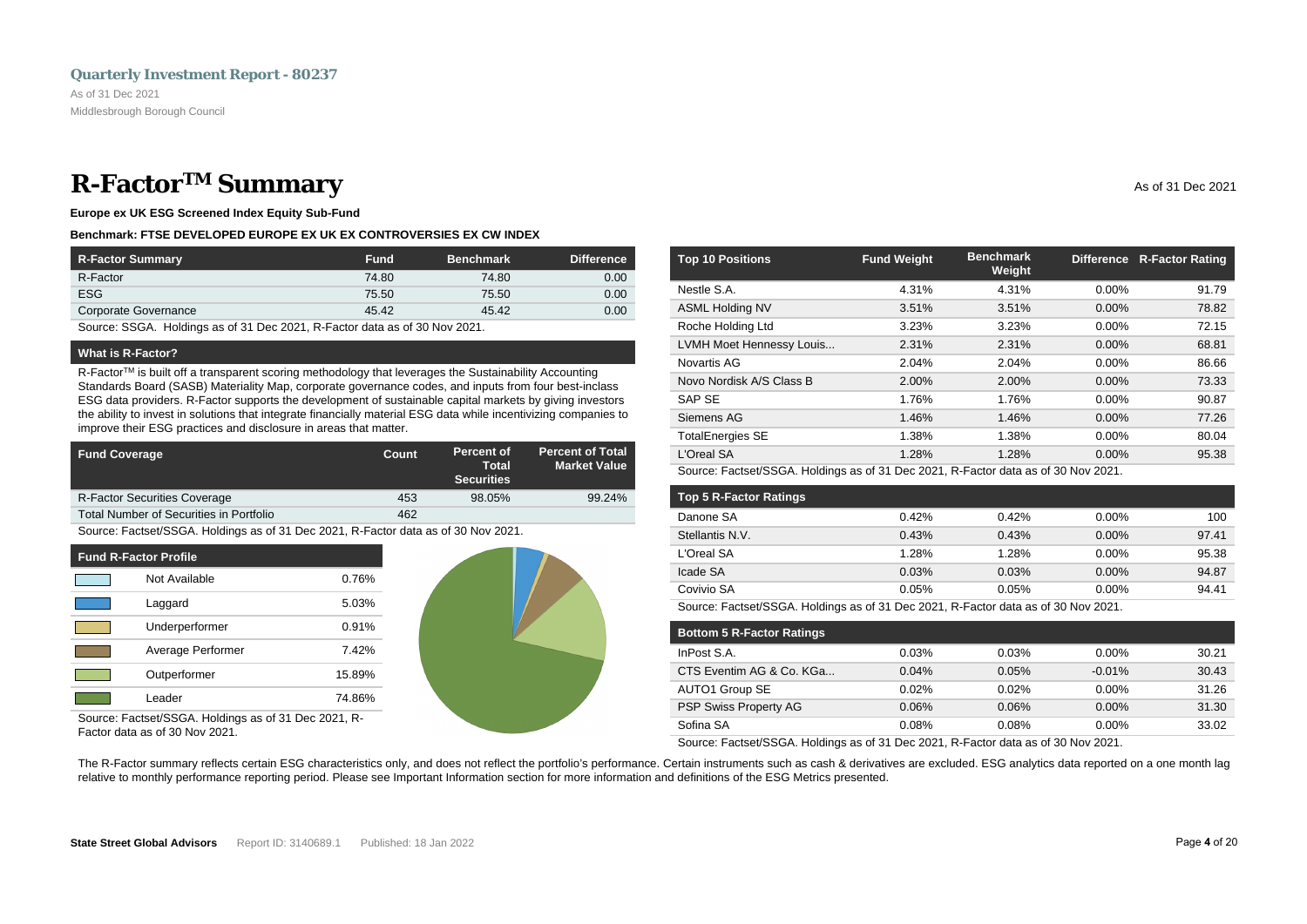### **Climate Profile** As of 31 Dec 2021

#### **Europe ex UK ESG Screened Index Equity Sub-Fund**

#### **Benchmark: FTSE DEVELOPED EUROPE EX UK EX CONTROVERSIES EX CW INDEX**



Source: SSGA Holdings as of 31 Dec 2021. Trucost data as of 30 Nov 2021.



Source: SSGA Holdings as of 31 Dec 2021. Trucost data as of 30 Nov 2021.



Source: SSGA Holdings as of 31 Dec 2021. Trucost data as of 30 Nov 2021.



Source: SSGA Holdings as of 31 Dec 2021. Trucost data as of 30 Nov 2021.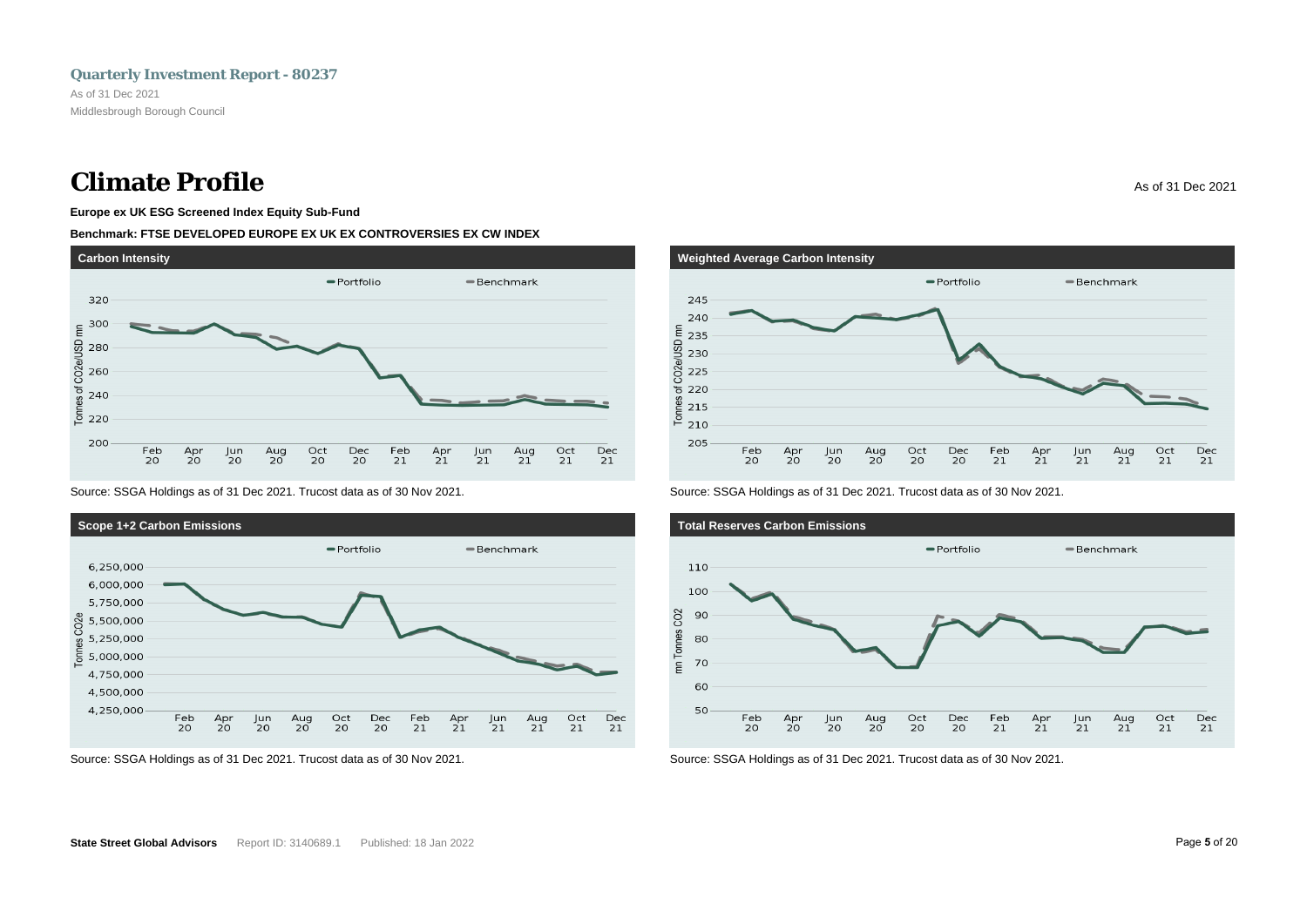### **Stewardship Profile** As of 31 Dec 2021

**Europe ex UK ESG Screened Index Equity Sub-Fund**

#### **Benchmark: FTSE DEVELOPED EUROPE EX UK EX CONTROVERSIES EX CW INDEX**

| <b>Stewardship Profile</b>  | Q3 2021 |
|-----------------------------|---------|
| Number of Meetings Voted    | 548     |
| <b>Number of Countries</b>  | 16      |
| <b>Management Proposals</b> | 8,930   |
| Votes for                   | 89.41%  |
| Votes Against               | 10.59%  |
| Shareholder Proposals       | 236     |
| With Management             | 91.95%  |
| <b>Against Management</b>   | 8.05%   |
|                             |         |

Source: SSGA as of 30 Sep 2021

Figures are based on State Street Global Advisors' general approach to voting at the companies held by the Fund at quarter end. This information is not a substitute for a proxy voting report, which can be requested through your relationship manager.

State Street Global Advisors' (SSGA) asset stewardship program is aimed at engaging with our portfolio companies on issues that impact long-term value creation across environmental, social and governance (ESG) considerations. In the recent past, SSGA has issued extensive guidance on key governance matters such as effective, independent board leadership. SSGA's current focus is on helping boards think about the possible impacts of environmental and social issues and incorporating a sustainability lens into boards' oversight of longterm strategy as a sound business practice.

### **Gender Diversity Women on Board Number of Securities** 0  $\sim$  7 1  $\sim$  32 2  $\sim$  59  $3$  102 4 77  $5$  74  $6$  53  $7$  35 8 11 9 7  $10$  0

 $10+$  4 Not Available 1 and 1 and 1 and 1 and 1 and 1 and 1 and 1 and 1 and 1 and 1 and 1 and 1 and 1 and 1 and 1 and 1 **Total 462**

Source: Factset/SSGA. Holdings as of 31 Dec 2021, Factset data as of 30 Nov 2021.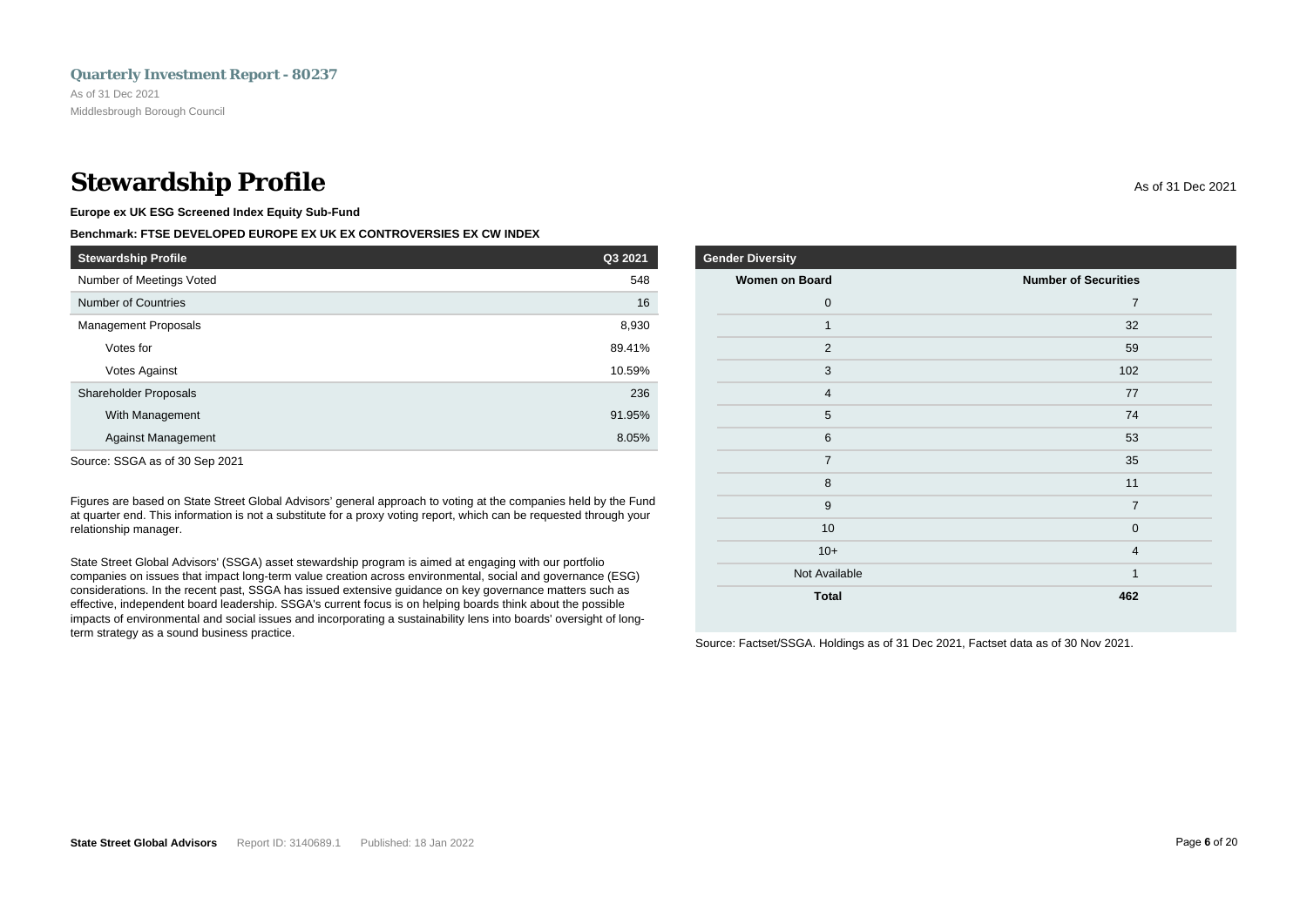### <span id="page-8-0"></span>**R-Factor<sup>TM</sup> Summary** As of 31 Dec 2021

**North America ESG Screened Index Equity Sub-Fund**

#### **Benchmark: FTSE NORTH AMERICA EX CONTROVERSIES EX CW INDEX**

| <b>R-Factor Summary</b> | <b>Fund</b> | <b>Benchmark</b> | <b>Difference</b> |
|-------------------------|-------------|------------------|-------------------|
| R-Factor                | 68.24       | 68.25            | $-0.01$           |
| <b>ESG</b>              | 66.84       | 66.85            | $-0.01$           |
| Corporate Governance    | 64.27       | 64.24            | 0.03              |

Source: SSGA. Holdings as of 31 Dec 2021, R-Factor data as of 30 Nov 2021.

#### **What is R-Factor?**

R-Factor<sup>TM</sup> is built off a transparent scoring methodology that leverages the Sustainability Accounting Standards Board (SASB) Materiality Map, corporate governance codes, and inputs from four best-inclass ESG data providers. R-Factor supports the development of sustainable capital markets by giving investors the ability to invest in solutions that integrate financially material ESG data while incentivizing companies to improve their ESG practices and disclosure in areas that matter.

| <b>Fund Coverage</b>                    | Count | Percent of<br>Total<br><b>Securities</b> | <b>Percent of Total</b><br><b>Market Value</b> |
|-----------------------------------------|-------|------------------------------------------|------------------------------------------------|
| <b>R-Factor Securities Coverage</b>     | 645   | 98.93%                                   | 99.92%                                         |
| Total Number of Securities in Portfolio | 652   |                                          |                                                |

Source: Factset/SSGA. Holdings as of 31 Dec 2021, R-Factor data as of 30 Nov 2021.

| <b>Fund R-Factor Profile</b> |                   |        |  |  |  |
|------------------------------|-------------------|--------|--|--|--|
|                              | Not Available     | 0.08%  |  |  |  |
|                              | Laggard           | 5.03%  |  |  |  |
|                              | Underperformer    | 1.83%  |  |  |  |
|                              | Average Performer | 14.97% |  |  |  |
|                              | Outperformer      | 28.73% |  |  |  |
|                              | Leader            | 52.07% |  |  |  |



Source: Factset/SSGA. Holdings as of 31 Dec 2021, R-Factor data as of 30 Nov 2021.

| <b>Top 10 Positions</b>      | <b>Fund Weight</b> | <b>Benchmark</b><br>Weight |          | Difference R-Factor Rating |
|------------------------------|--------------------|----------------------------|----------|----------------------------|
| Apple Inc.                   | 6.45%              | 6.44%                      | 0.00%    | 95.96                      |
| <b>Microsoft Corporation</b> | 5.96%              | 5.96%                      | 0.00%    | 79.46                      |
| Amazon.com Inc.              | 3.40%              | 3.40%                      | 0.00%    | 67.57                      |
| Alphabet Inc. Class A        | 2.05%              | 2.05%                      | 0.00%    | 70.37                      |
| Tesla Inc                    | 2.01%              | 2.01%                      | 0.00%    | 58.41                      |
| Alphabet Inc. Class C        | 1.91%              | 1.91%                      | $0.00\%$ | 70.37                      |
| Meta Platforms Inc. Class A  | 1.87%              | 1.87%                      | 0.00%    | 74.37                      |
| <b>NVIDIA Corporation</b>    | 1.65%              | 1.65%                      | $0.00\%$ | 80.27                      |
| UnitedHealth Group Incorpo   | 1.11%              | 1.11%                      | $0.00\%$ | 54.12                      |

Source: Factset/SSGA. Holdings as of 31 Dec 2021, R-Factor data as of 30 Nov 2021.

| <b>Top 5 R-Factor Ratings</b> |       |       |          |       |
|-------------------------------|-------|-------|----------|-------|
| HP Inc.                       | 0.10% | 0.10% | $0.00\%$ | 100   |
| Cisco Systems Inc.            | 0.63% | 0.63% | $0.00\%$ | 98.38 |
| Apple Inc.                    | 6.45% | 6.44% | $0.00\%$ | 95.96 |
| salesforce.com inc.           | 0.56% | 0.56% | $0.00\%$ | 90.47 |
| Adobe Inc.                    | 0.63% | 0.64% | 0.00%    | 87.15 |

JPMorgan Chase & Co. 1.09% 1.09% 0.00% 76.10

Source: Factset/SSGA. Holdings as of 31 Dec 2021, R-Factor data as of 30 Nov 2021.

| <b>Bottom 5 R-Factor Ratings</b> |          |          |          |       |
|----------------------------------|----------|----------|----------|-------|
| Constellation Software Inc.      | 0.09%    | 0.08%    | $0.00\%$ | 6.75  |
| AMC Entertainment Holding        | 0.03%    | 0.03%    | $0.00\%$ | 14.05 |
| Live Nation Entertainment In     | 0.04%    | 0.04%    | $0.00\%$ | 16.35 |
| Peloton Interactive Inc. Clas    | 0.02%    | 0.02%    | $0.00\%$ | 16.62 |
| Lennar Corporation Class A       | $0.08\%$ | $0.07\%$ | $0.00\%$ | 18.54 |

Source: Factset/SSGA. Holdings as of 31 Dec 2021, R-Factor data as of 30 Nov 2021.

The R-Factor summary reflects certain ESG characteristics only, and does not reflect the portfolio's performance. Certain instruments such as cash & derivatives are excluded. ESG analytics data reported on a one month lag relative to monthly performance reporting period. Please see Important Information section for more information and definitions of the ESG Metrics presented.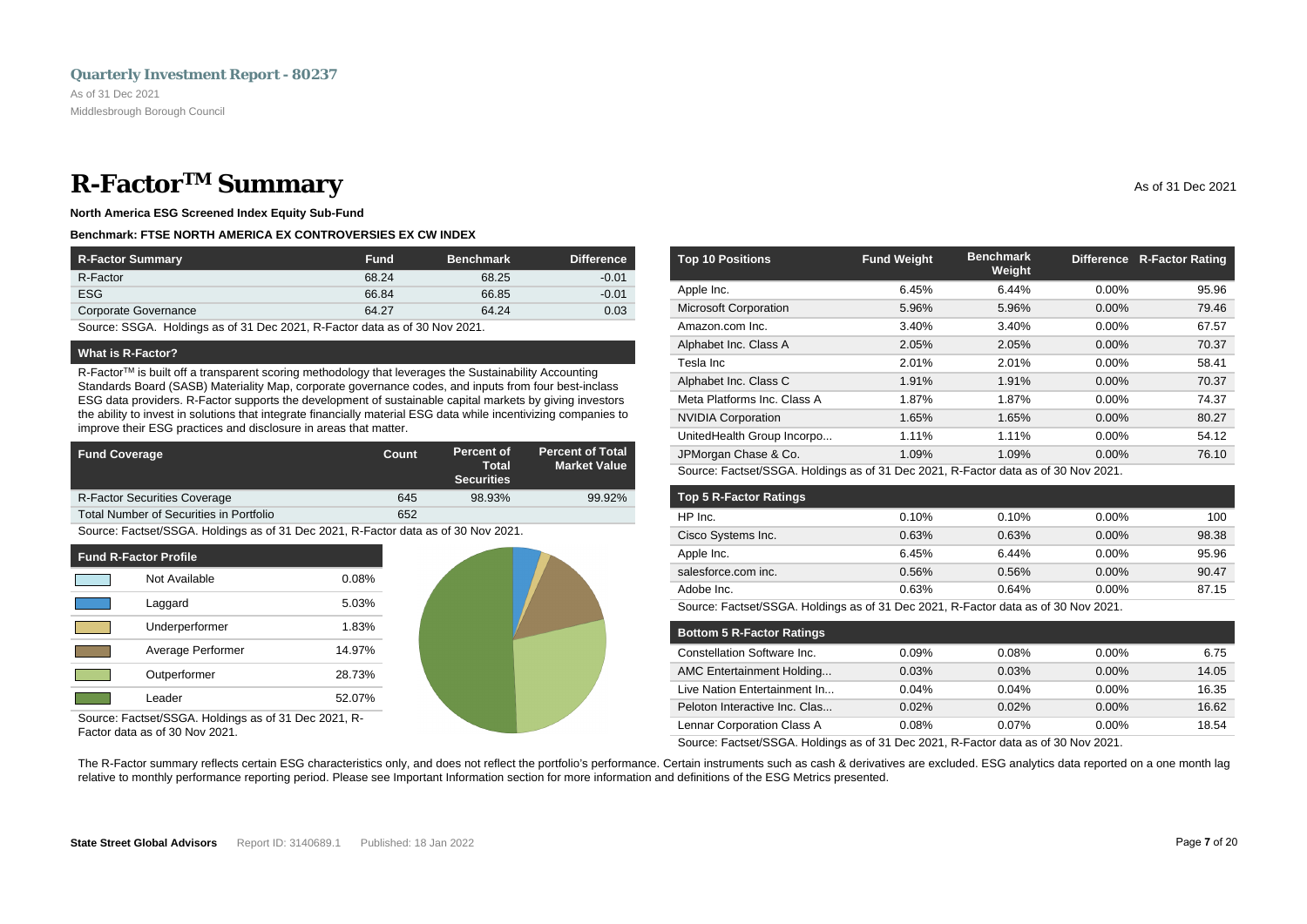### **Climate Profile** As of 31 Dec 2021

### **North America ESG Screened Index Equity Sub-Fund**

#### **Benchmark: FTSE NORTH AMERICA EX CONTROVERSIES EX CW INDEX**



Source: SSGA Holdings as of 31 Dec 2021. Trucost data as of 30 Nov 2021.



Source: SSGA Holdings as of 31 Dec 2021. Trucost data as of 30 Nov 2021.



Source: SSGA Holdings as of 31 Dec 2021. Trucost data as of 30 Nov 2021.



Source: SSGA Holdings as of 31 Dec 2021. Trucost data as of 30 Nov 2021.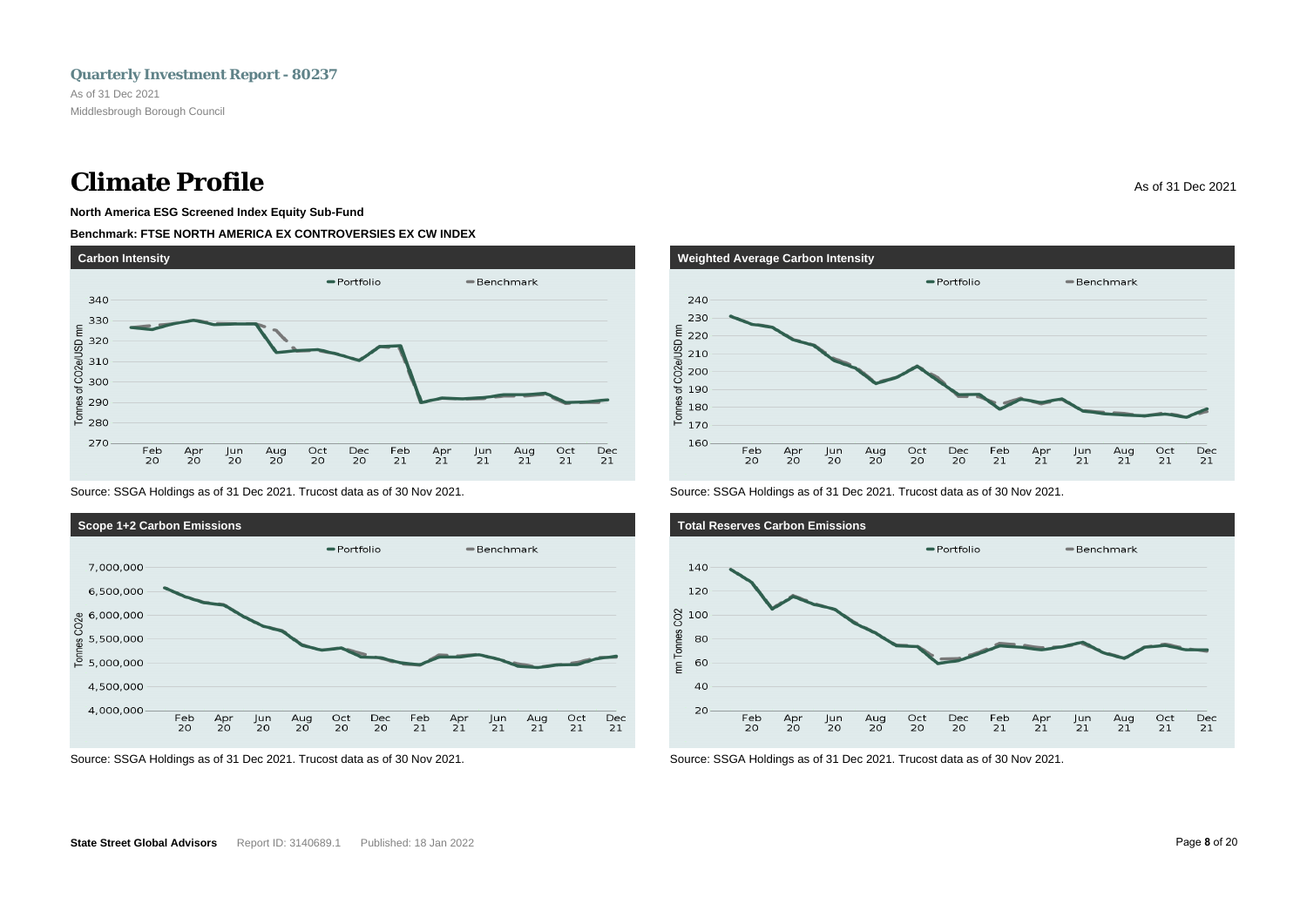### **Stewardship Profile** As of 31 Dec 2021

**North America ESG Screened Index Equity Sub-Fund**

#### **Benchmark: FTSE NORTH AMERICA EX CONTROVERSIES EX CW INDEX**

| <b>Stewardship Profile</b>  | Q3 2021 |
|-----------------------------|---------|
| Number of Meetings Voted    | 638     |
| Number of Countries         | 16      |
| <b>Management Proposals</b> | 7,347   |
| Votes for                   | 91.44%  |
| Votes Against               | 8.53%   |
| Shareholder Proposals       | 376     |
| With Management             | 71.81%  |
| <b>Against Management</b>   | 28.19%  |

Source: SSGA as of 30 Sep 2021

Figures are based on State Street Global Advisors' general approach to voting at the companies held by the Fund at quarter end. This information is not a substitute for a proxy voting report, which can be requested through your relationship manager.

State Street Global Advisors' (SSGA) asset stewardship program is aimed at engaging with our portfolio companies on issues that impact long-term value creation across environmental, social and governance (ESG) considerations. In the recent past, SSGA has issued extensive guidance on key governance matters such as effective, independent board leadership. SSGA's current focus is on helping boards think about the possible impacts of environmental and social issues and incorporating a sustainability lens into boards' oversight of longterm strategy as a sound business practice.

| <b>Gender Diversity</b> |                             |
|-------------------------|-----------------------------|
| <b>Women on Board</b>   | <b>Number of Securities</b> |
| $\mathbf 0$             | 1                           |
| 1                       | 29                          |
| $\overline{2}$          | 127                         |
| 3                       | 229                         |
| $\overline{4}$          | 162                         |
| 5                       | 68                          |
| 6                       | 25                          |
| $\overline{7}$          | $\overline{4}$              |
| 8                       | 3                           |
| 9                       | $\mathbf 0$                 |
| 10                      | $\mathbf 0$                 |
| $10+$                   | $\overline{0}$              |
| Not Available           | $\overline{4}$              |
| <b>Total</b>            | 652                         |

Source: Factset/SSGA. Holdings as of 31 Dec 2021, Factset data as of 30 Nov 2021.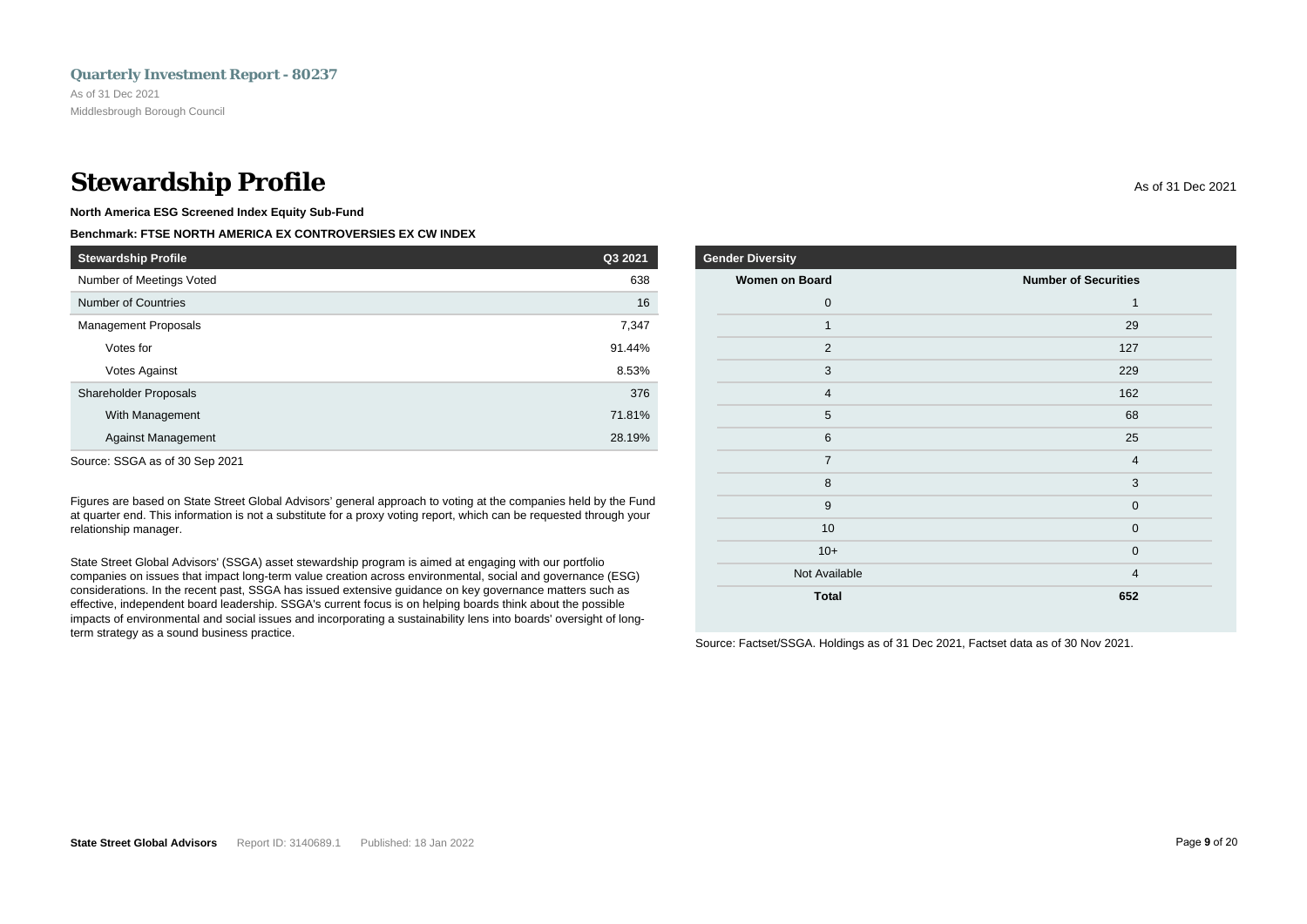### <span id="page-11-0"></span>**R-Factor<sup>TM</sup> Summary** As of 31 Dec 2021

**Japan ESG Screened Index Equity Sub-Fund**

#### **Benchmark: FTSE JAPAN EX CONTROVERSIES EX CW INDEX**

| <b>R-Factor Summary</b> | <b>Fund</b> | <b>Benchmark</b> | <b>Difference</b> |
|-------------------------|-------------|------------------|-------------------|
| R-Factor                | 63.49       | 63.49            | 0.00              |
| <b>ESG</b>              | 61.74       | 61.74            | 0.00              |
| Corporate Governance    | 66.83       | 66.83            | 0.00              |

Source: SSGA. Holdings as of 31 Dec 2021, R-Factor data as of 30 Nov 2021.

#### **What is R-Factor?**

R-Factor™ is built off a transparent scoring methodology that leverages the Sustainability Accounting Standards Board (SASB) Materiality Map, corporate governance codes, and inputs from four best-inclass ESG data providers. R-Factor supports the development of sustainable capital markets by giving investors the ability to invest in solutions that integrate financially material ESG data while incentivizing companies to improve their ESG practices and disclosure in areas that matter.

| <b>Fund Coverage</b>                    | Count | Percent of<br>Total<br><b>Securities</b> | <b>Percent of Total</b><br><b>Market Value</b> |
|-----------------------------------------|-------|------------------------------------------|------------------------------------------------|
| <b>R-Factor Securities Coverage</b>     | 490   | 96.46%                                   | 99.33%                                         |
| Total Number of Securities in Portfolio | 508   |                                          |                                                |

Source: Factset/SSGA. Holdings as of 31 Dec 2021, R-Factor data as of 30 Nov 2021.

| <b>Fund R-Factor Profile</b> |                   |        |  |  |
|------------------------------|-------------------|--------|--|--|
|                              | Not Available     | 0.67%  |  |  |
|                              | Laggard           | 5.03%  |  |  |
|                              | Underperformer    | 4.26%  |  |  |
|                              | Average Performer | 16.66% |  |  |
|                              | Outperformer      | 37.63% |  |  |
|                              | Leader            | 37.98% |  |  |



Source: Factset/SSGA. Holdings as of 31 Dec 2021, R-Factor data as of 30 Nov 2021.

| <b>Top 10 Positions</b>     | <b>Fund Weight</b> | <b>Benchmark</b><br>Weight |          | Difference R-Factor Rating |
|-----------------------------|--------------------|----------------------------|----------|----------------------------|
| Toyota Motor Corp.          | 5.12%              | 5.12%                      | $0.00\%$ | 75.84                      |
| Sony Group Corporation      | 3.55%              | 3.54%                      | 0.01%    | 84.12                      |
| <b>Keyence Corporation</b>  | 2.56%              | 2.57%                      | $-0.01%$ | 53.21                      |
| Tokyo Electron Ltd.         | 1.94%              | 1.93%                      | 0.01%    | 75.53                      |
| Recruit Holdings Co. Ltd.   | 1.85%              | 1.84%                      | 0.01%    | 57.75                      |
| Shin-Etsu Chemical Co Ltd   | 1.56%              | 1.56%                      | $0.00\%$ | 64.41                      |
| Mitsubishi UFJ Financial Gr | 1.54%              | 1.53%                      | 0.01%    | 66.64                      |
| SoftBank Group Corp.        | 1.43%              | 1.44%                      | $-0.01%$ | 57.90                      |
| DAIKIN INDUSTRIES LTD.      | 1.36%              | 1.36%                      | $-0.01%$ | 72.13                      |
| <b>Nidec Corporation</b>    | 1.23%              | 1.24%                      | $-0.01%$ | 62.17                      |

Source: Factset/SSGA. Holdings as of 31 Dec 2021, R-Factor data as of 30 Nov 2021.

| <b>Top 5 R-Factor Ratings</b>  |                                                     |                                  |                             |       |
|--------------------------------|-----------------------------------------------------|----------------------------------|-----------------------------|-------|
| Kao Corp.                      | 0.55%                                               | 0.55%                            | $0.00\%$                    | 84.56 |
| Sony Group Corporation         | 3.55%                                               | 3.54%                            | 0.01%                       | 84.12 |
| Nomura Research InstituteL     | 0.26%                                               | 0.25%                            | 0.01%                       | 83.33 |
| <b>Bridgestone Corporation</b> | 0.56%                                               | 0.56%                            | $0.00\%$                    | 82.21 |
| Konica Minolta Inc.            | 0.04%                                               | 0.05%                            | $0.00\%$                    | 82.12 |
| $\sim$                         | $\sim$ $\sim$ $\sim$<br>$\sim$ $\sim$ $\sim$ $\sim$ | $\sim$ $\sim$ $\sim$ $\sim$<br>. | $\sim$ $\sim$ $\sim$ $\sim$ |       |

Source: Factset/SSGA. Holdings as of 31 Dec 2021, R-Factor data as of 30 Nov 2021.

| <b>Bottom 5 R-Factor Ratings</b> |       |          |          |       |
|----------------------------------|-------|----------|----------|-------|
| Nippo Corporation                | 0.05% | $0.00\%$ | 0.05%    | 7.68  |
| Relo Group Inc.                  | 0.04% | 0.04%    | $0.00\%$ | 8.46  |
| SMS Co. Ltd.                     | 0.04% | 0.04%    | $0.00\%$ | 10.25 |
| Sankyo Co. Ltd.                  | 0.03% | 0.03%    | $0.00\%$ | 12.95 |
| <b>COSMOS Pharmaceutical C</b>   | 0.06% | 0.06%    | $0.00\%$ | 13.24 |

Source: Factset/SSGA. Holdings as of 31 Dec 2021, R-Factor data as of 30 Nov 2021.

The R-Factor summary reflects certain ESG characteristics only, and does not reflect the portfolio's performance. Certain instruments such as cash & derivatives are excluded. ESG analytics data reported on a one month lag relative to monthly performance reporting period. Please see Important Information section for more information and definitions of the ESG Metrics presented.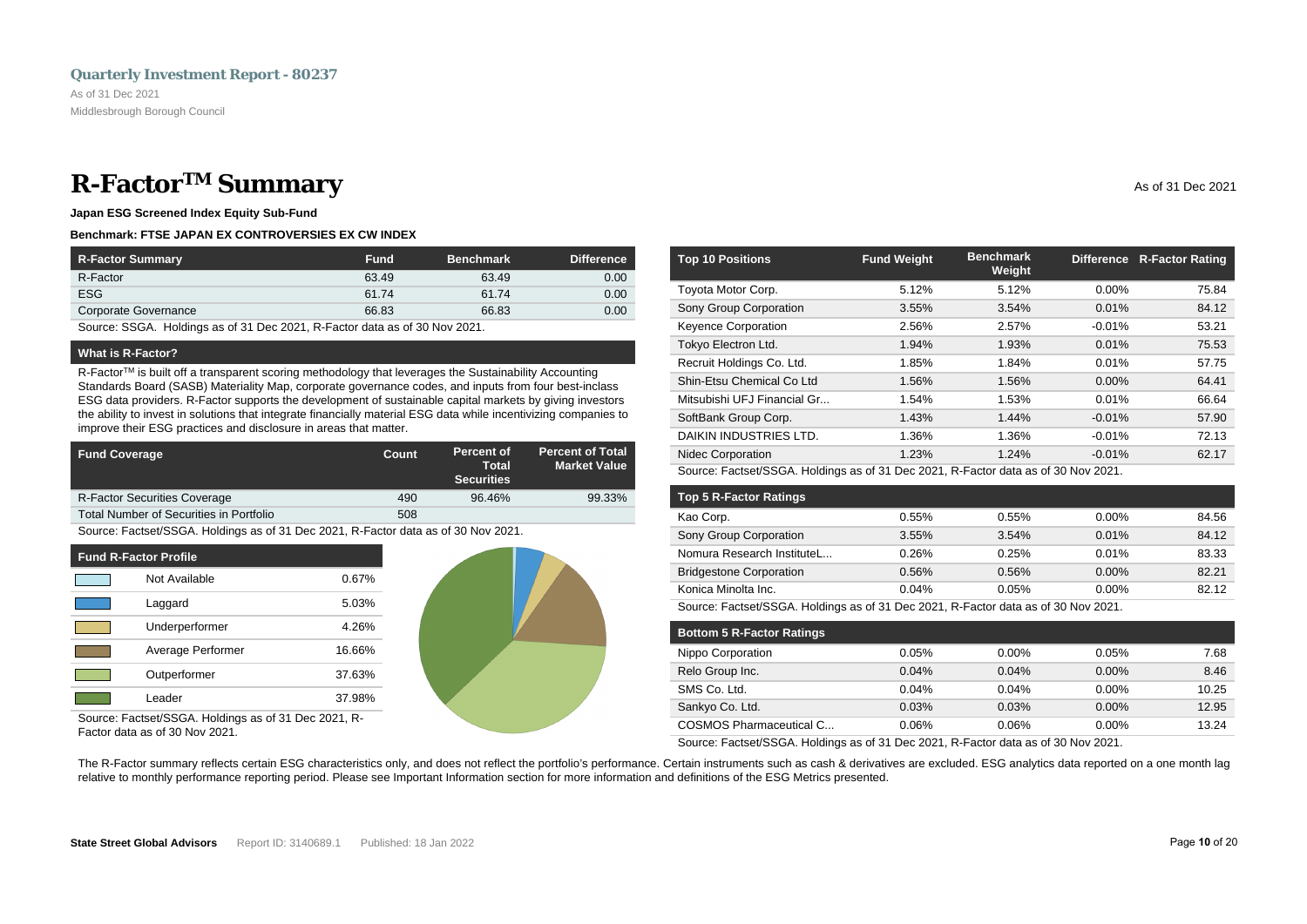### **Climate Profile** As of 31 Dec 2021

### **Japan ESG Screened Index Equity Sub-Fund**

#### **Benchmark: FTSE JAPAN EX CONTROVERSIES EX CW INDEX**



Source: SSGA Holdings as of 31 Dec 2021. Trucost data as of 30 Nov 2021.







Source: SSGA Holdings as of 31 Dec 2021. Trucost data as of 30 Nov 2021.



Source: SSGA Holdings as of 31 Dec 2021. Trucost data as of 30 Nov 2021.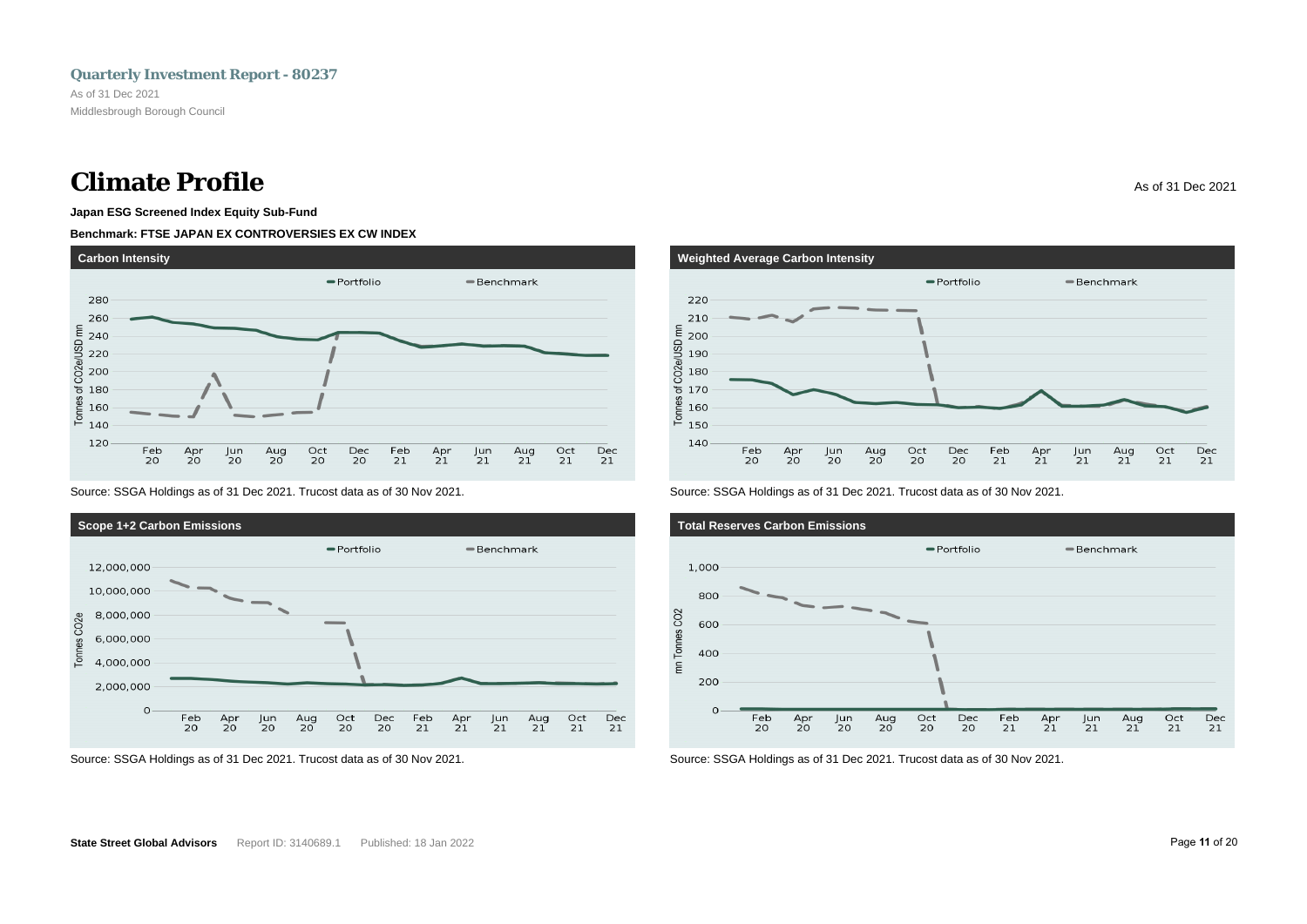### **Stewardship Profile** As of 31 Dec 2021

**Japan ESG Screened Index Equity Sub-Fund**

#### **Benchmark: FTSE JAPAN EX CONTROVERSIES EX CW INDEX**

| <b>Stewardship Profile</b>   | Q3 2021 |
|------------------------------|---------|
| Number of Meetings Voted     | 531     |
| <b>Number of Countries</b>   |         |
| <b>Management Proposals</b>  | 6,202   |
| Votes for                    | 91.29%  |
| Votes Against                | 8.71%   |
| <b>Shareholder Proposals</b> | 132     |
| With Management              | 91.67%  |
| <b>Against Management</b>    | 8.33%   |

Source: SSGA as of 30 Sep 2021

Figures are based on State Street Global Advisors' general approach to voting at the companies held by the Fund at quarter end. This information is not a substitute for a proxy voting report, which can be requested through your relationship manager.

State Street Global Advisors' (SSGA) asset stewardship program is aimed at engaging with our portfolio companies on issues that impact long-term value creation across environmental, social and governance (ESG) considerations. In the recent past, SSGA has issued extensive guidance on key governance matters such as effective, independent board leadership. SSGA's current focus is on helping boards think about the possible impacts of environmental and social issues and incorporating a sustainability lens into boards' oversight of longterm strategy as a sound business practice.

| <b>Gender Diversity</b> |                             |
|-------------------------|-----------------------------|
| <b>Women on Board</b>   | <b>Number of Securities</b> |
| $\mathbf 0$             | 158                         |
| $\mathbf{1}$            | 222                         |
| $\overline{2}$          | 100                         |
| 3                       | 23                          |
| $\overline{4}$          | 5                           |
| 5                       | $\overline{0}$              |
| 6                       | $\Omega$                    |
| $\overline{7}$          | $\mathbf 0$                 |
| 8                       | $\mathbf 0$                 |
| $9$                     | $\overline{0}$              |
| 10                      | $\overline{0}$              |
| $10+$                   | $\overline{0}$              |
| Not Available           | $\mathbf 0$                 |

**Total 508**

Source: Factset/SSGA. Holdings as of 31 Dec 2021, Factset data as of 30 Nov 2021.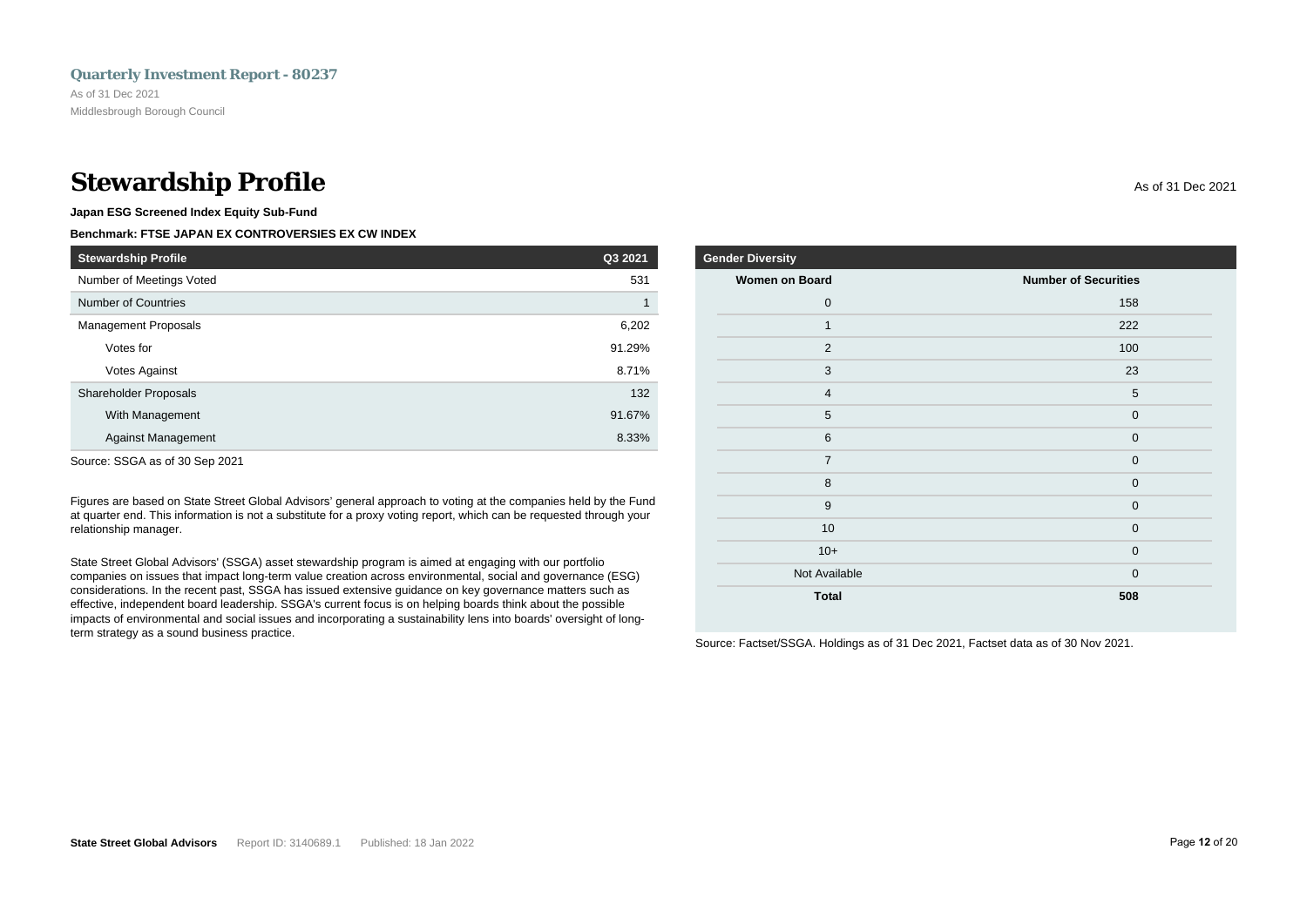### <span id="page-14-0"></span>**R-Factor<sup>TM</sup> Summary** As of 31 Dec 2021

**Asia Pacific ex Japan ESG Screened Index Equity Sub-Fund**

#### **Benchmark: FTSE DEVELOPED ASIA PACIFIC EX JAPAN EX CONTROVERSIES EX CW INDEX**

| R-Factor Summary     | <b>Fund</b> | <b>Benchmark</b> | <b>Difference</b> |
|----------------------|-------------|------------------|-------------------|
| R-Factor             | 64.98       | 65.02            | $-0.04$           |
| <b>ESG</b>           | 64.74       | 64.78            | $-0.04$           |
| Corporate Governance | 53.61       | 53.63            | $-0.02$           |

Source: SSGA. Holdings as of 31 Dec 2021, R-Factor data as of 30 Nov 2021.

#### **What is R-Factor?**

R-Factor<sup>TM</sup> is built off a transparent scoring methodology that leverages the Sustainability Accounting Standards Board (SASB) Materiality Map, corporate governance codes, and inputs from four best-inclass ESG data providers. R-Factor supports the development of sustainable capital markets by giving investors the ability to invest in solutions that integrate financially material ESG data while incentivizing companies to improve their ESG practices and disclosure in areas that matter.

| <b>Fund Coverage</b>                    | Count | Percent of<br>Total<br><b>Securities</b> | <b>Percent of Total</b><br><b>Market Value</b> |
|-----------------------------------------|-------|------------------------------------------|------------------------------------------------|
| <b>R-Factor Securities Coverage</b>     | 389   | 97.25%                                   | 98.70%                                         |
| Total Number of Securities in Portfolio | 400   |                                          |                                                |

Source: Factset/SSGA. Holdings as of 31 Dec 2021, R-Factor data as of 30 Nov 2021.

| <b>Fund R-Factor Profile</b> |                   |        |  |
|------------------------------|-------------------|--------|--|
|                              | Not Available     | 1.30%  |  |
|                              | Laggard           | 5.03%  |  |
|                              | Underperformer    | 2.65%  |  |
|                              | Average Performer | 17.65% |  |
|                              | Outperformer      | 33.30% |  |
|                              | Leader            | 41.72% |  |

Source: Factset/SSGA. Holdings as of 31 Dec 2021, R-Factor data as of 30 Nov 2021.

| <b>Top 10 Positions</b>      | <b>Fund Weight</b> | <b>Benchmark</b><br>Weight | <b>Difference</b> | <b>R-Factor Rating</b> |
|------------------------------|--------------------|----------------------------|-------------------|------------------------|
| Samsung Electronics Co. Lt   | 10.09%             | 10.10%                     | $-0.01%$          | 80.89                  |
| Commonwealth Bank of Aus     | 4.09%              | 4.08%                      | 0.01%             | 77.11                  |
| AIA Group Limited            | 3.98%              | 3.98%                      | $0.00\%$          | 77.41                  |
| <b>CSL Limited</b>           | 3.28%              | 3.29%                      | $-0.01%$          | 68.02                  |
| Hong Kong Exchanges & Cl     | 2.42%              | 2.42%                      | $0.00\%$          | 64.35                  |
| National Australia Bank Limi | 2.26%              | 2.25%                      | $0.00\%$          | 79.85                  |
| Westpac Banking Corporati    | 1.86%              | 1.85%                      | 0.00%             | 75.06                  |
| Australia and New Zealand    | 1.86%              | 1.85%                      | $0.00\%$          | 80.61                  |
| SK hynix Inc                 | 1.85%              | 1.86%                      | $0.00\%$          | 70.36                  |
| Macquarie Group Limited      | 1.66%              | 1.66%                      | $0.00\%$          | 65.38                  |

Source: Factset/SSGA. Holdings as of 31 Dec 2021, R-Factor data as of 30 Nov 2021.

| <b>Top 5 R-Factor Ratings</b>    |       |       |          |       |
|----------------------------------|-------|-------|----------|-------|
| <b>GPT Group</b>                 | 0.24% | 0.25% | $0.00\%$ | 89.75 |
| Dexus                            | 0.28% | 0.28% | $0.00\%$ | 85.04 |
| LG Electronics Inc.              | 0.40% | 0.41% | $0.00\%$ | 82.08 |
| LG Electronics Inc. Pfd Regi     | 0.03% | 0.03% | $0.00\%$ | 82.08 |
| <b>City Developments Limited</b> | 0.08% | 0.08% | $0.00\%$ | 81.62 |
|                                  |       |       |          |       |

Source: Factset/SSGA. Holdings as of 31 Dec 2021, R-Factor data as of 30 Nov 2021.

| <b>Bottom 5 R-Factor Ratings</b> |       |          |          |      |
|----------------------------------|-------|----------|----------|------|
| JS Global Lifestyle Compan       | 0.03% | 0.04%    | $0.00\%$ | 5.59 |
| SSANGYONGC&E.CO.LTD.             | 0.02% | 0.02%    | $0.00\%$ | 6.40 |
| Medy-Tox Inc.                    | 0.02% | 0.02%    | $0.00\%$ | 9.33 |
| HOTEL SHILLA CO. LTD.            | 0.07% | $0.07\%$ | $0.00\%$ | 9.72 |
| Paradise Co. Ltd                 | 0.02% | 0.02%    | $0.00\%$ | 9.90 |

Source: Factset/SSGA. Holdings as of 31 Dec 2021, R-Factor data as of 30 Nov 2021.

The R-Factor summary reflects certain ESG characteristics only, and does not reflect the portfolio's performance. Certain instruments such as cash & derivatives are excluded. ESG analytics data reported on a one month lag relative to monthly performance reporting period. Please see Important Information section for more information and definitions of the ESG Metrics presented.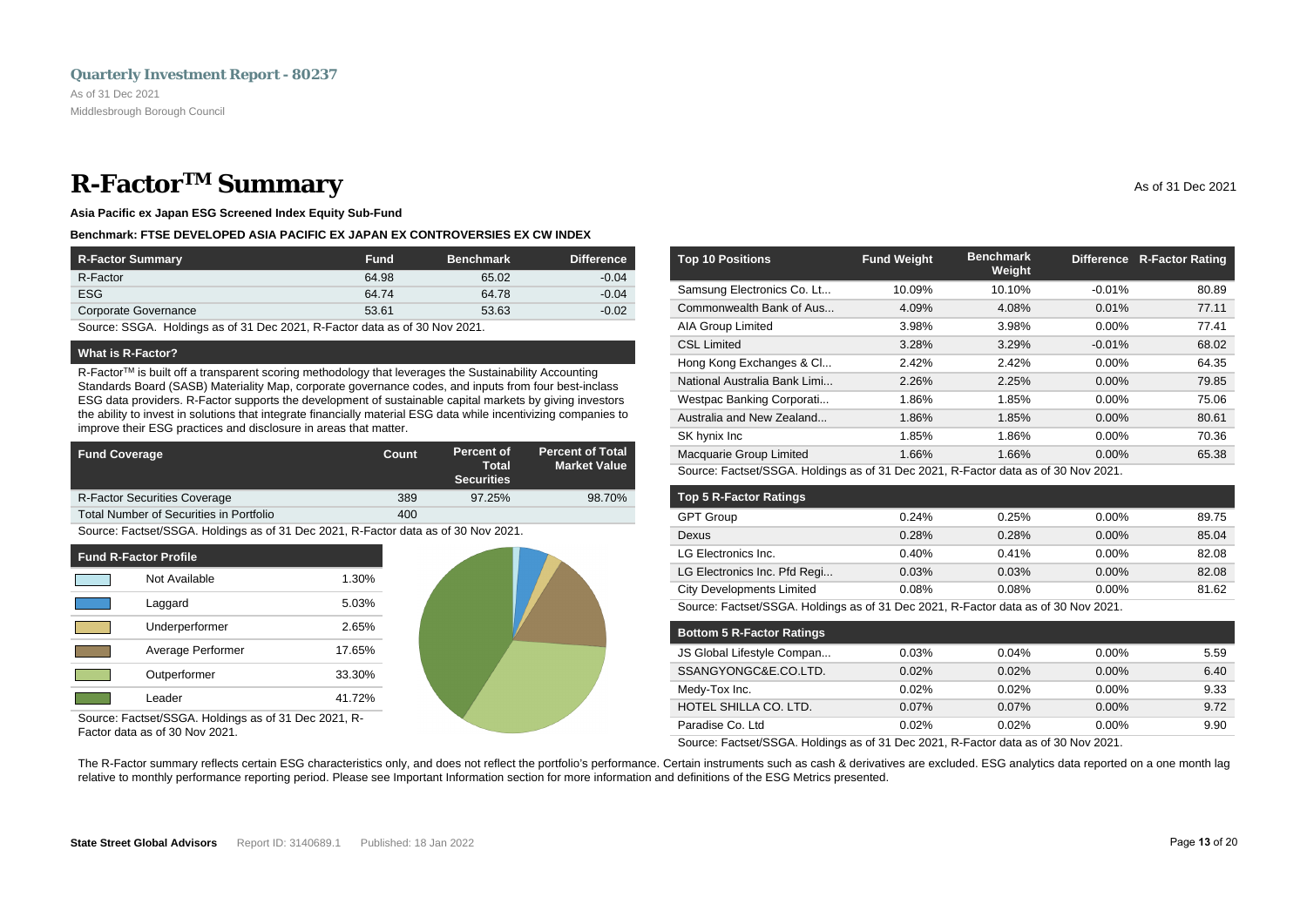### **Climate Profile** As of 31 Dec 2021

**Asia Pacific ex Japan ESG Screened Index Equity Sub-Fund**

#### **Benchmark: FTSE DEVELOPED ASIA PACIFIC EX JAPAN EX CONTROVERSIES EX CW INDEX**



Source: SSGA Holdings as of 31 Dec 2021. Trucost data as of 30 Nov 2021.



Source: SSGA Holdings as of 31 Dec 2021. Trucost data as of 30 Nov 2021.



Source: SSGA Holdings as of 31 Dec 2021. Trucost data as of 30 Nov 2021.



Source: SSGA Holdings as of 31 Dec 2021. Trucost data as of 30 Nov 2021.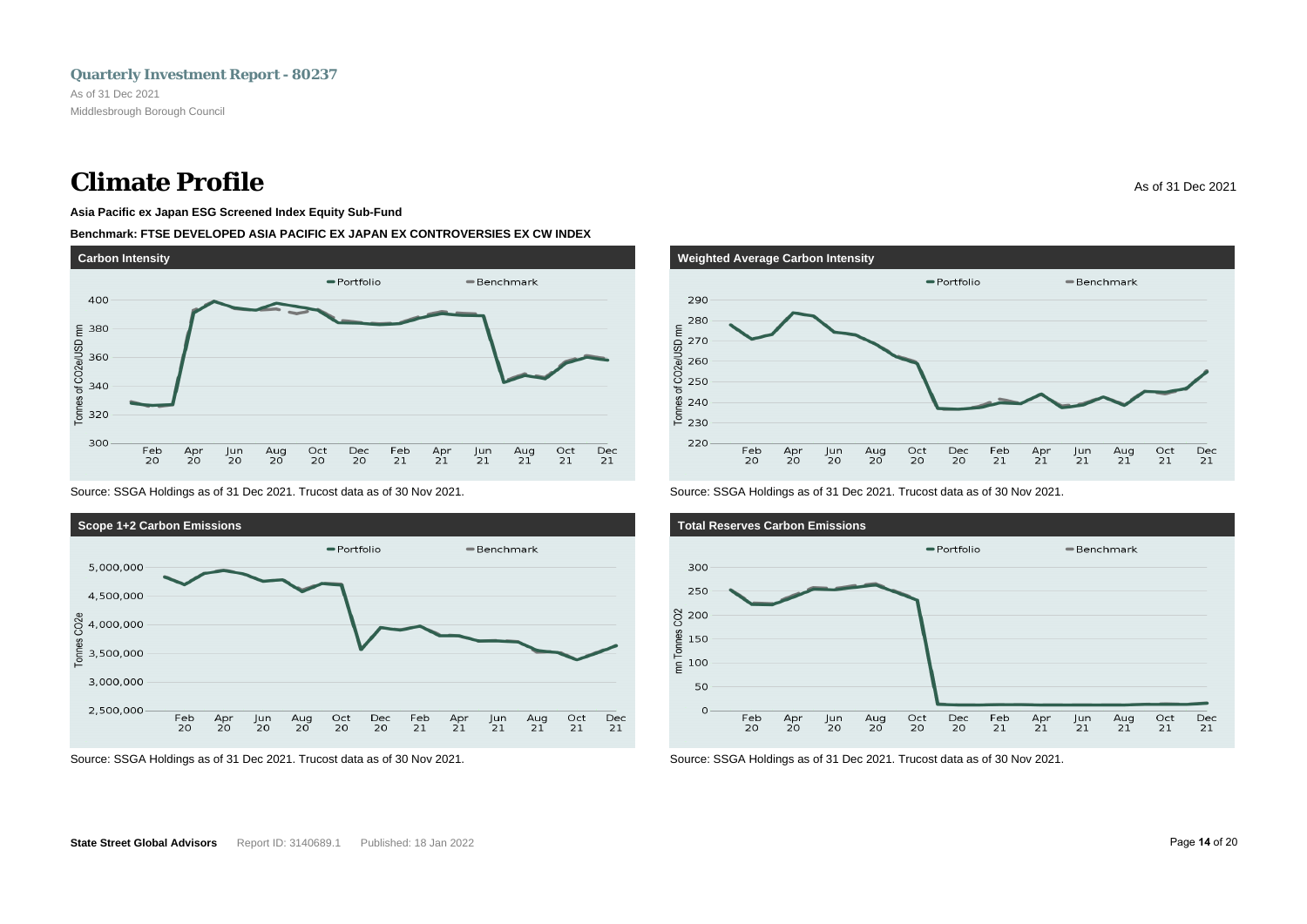### **Stewardship Profile** As of 31 Dec 2021

**Asia Pacific ex Japan ESG Screened Index Equity Sub-Fund**

#### **Benchmark: FTSE DEVELOPED ASIA PACIFIC EX JAPAN EX CONTROVERSIES EX CW INDEX**

| <b>Stewardship Profile</b>   | Q3 2021 |
|------------------------------|---------|
| Number of Meetings Voted     | 438     |
| Number of Countries          | 12      |
| <b>Management Proposals</b>  | 3,042   |
| Votes for                    | 82.08%  |
| Votes Against                | 17.85%  |
| <b>Shareholder Proposals</b> | 62      |
| With Management              | 77.42%  |
| <b>Against Management</b>    | 22.58%  |

Source: SSGA as of 30 Sep 2021

Figures are based on State Street Global Advisors' general approach to voting at the companies held by the Fund at quarter end. This information is not a substitute for a proxy voting report, which can be requested through your relationship manager.

State Street Global Advisors' (SSGA) asset stewardship program is aimed at engaging with our portfolio companies on issues that impact long-term value creation across environmental, social and governance (ESG) considerations. In the recent past, SSGA has issued extensive guidance on key governance matters such as effective, independent board leadership. SSGA's current focus is on helping boards think about the possible impacts of environmental and social issues and incorporating a sustainability lens into boards' oversight of longterm strategy as a sound business practice.

| <b>Gender Diversity</b> |                             |  |
|-------------------------|-----------------------------|--|
| <b>Women on Board</b>   | <b>Number of Securities</b> |  |
| $\mathbf 0$             | 124                         |  |
| 1                       | 84                          |  |
| $\overline{2}$          | 76                          |  |
| 3                       | 78                          |  |
| $\overline{4}$          | 26                          |  |
| 5                       | 8                           |  |
| 6                       | $\mathbf{1}$                |  |
| $\overline{7}$          | $\mathbf 0$                 |  |
| 8                       | $\mathbf{1}$                |  |
| 9                       | $\mathbf 0$                 |  |
| 10                      | $\mathbf{0}$                |  |
| $10+$                   | $\mathbf 0$                 |  |
| Not Available           | $\overline{2}$              |  |
| <b>Total</b>            | 400                         |  |

Source: Factset/SSGA. Holdings as of 31 Dec 2021, Factset data as of 30 Nov 2021.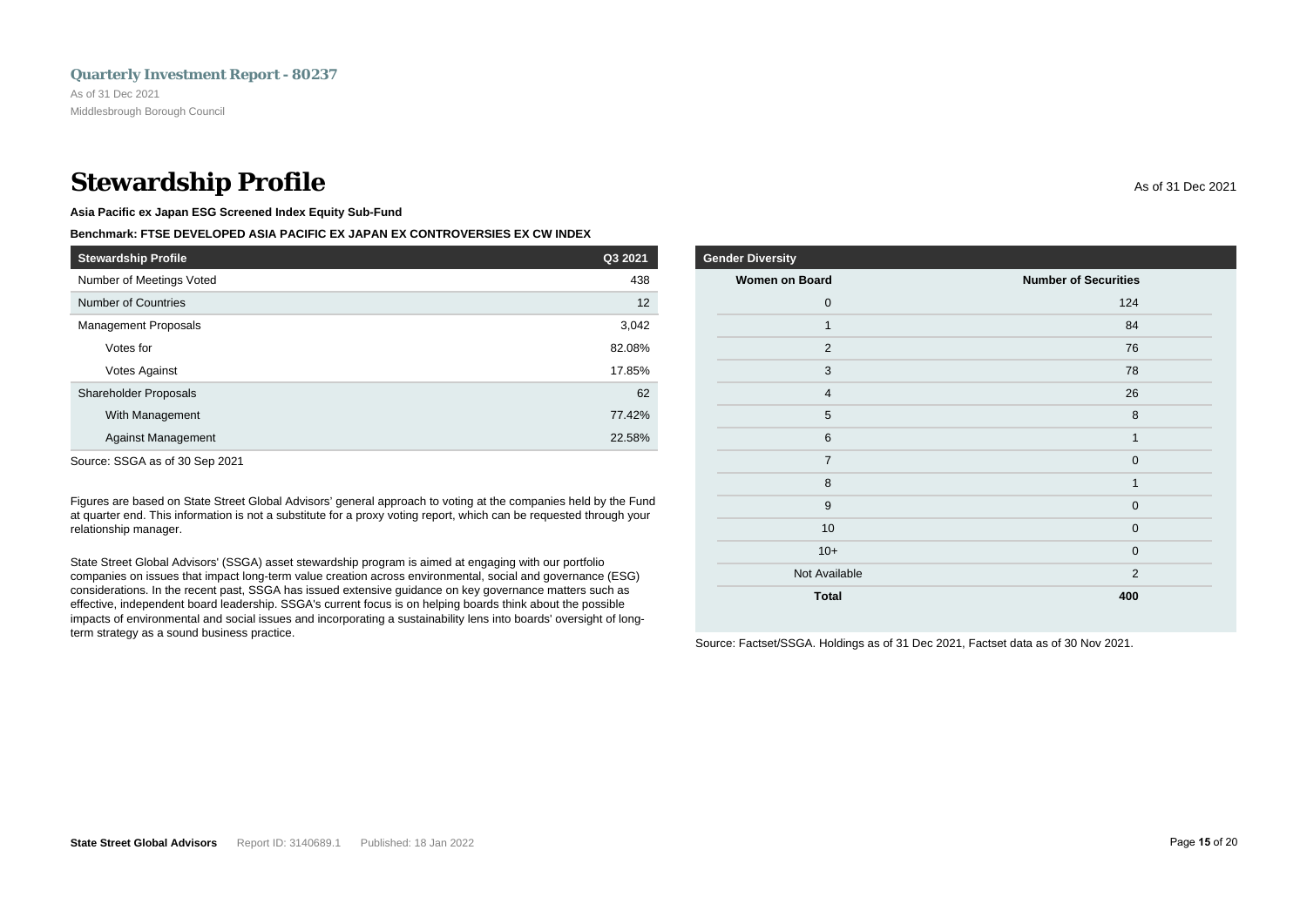<span id="page-17-0"></span>**Quarterly Investment Report - 80237** As of 31 Dec 2021 Middlesbrough Borough Council

### **Relationship Management Team**



**Christopher Timms** Sr Relationship Mgr II

Phone: 442033956617 Fax: Christopher\_Timms@ssga.com



**Kian Gheissari**

Phone: 442033956754 Fax: Kian\_Gheissari@SSgA.com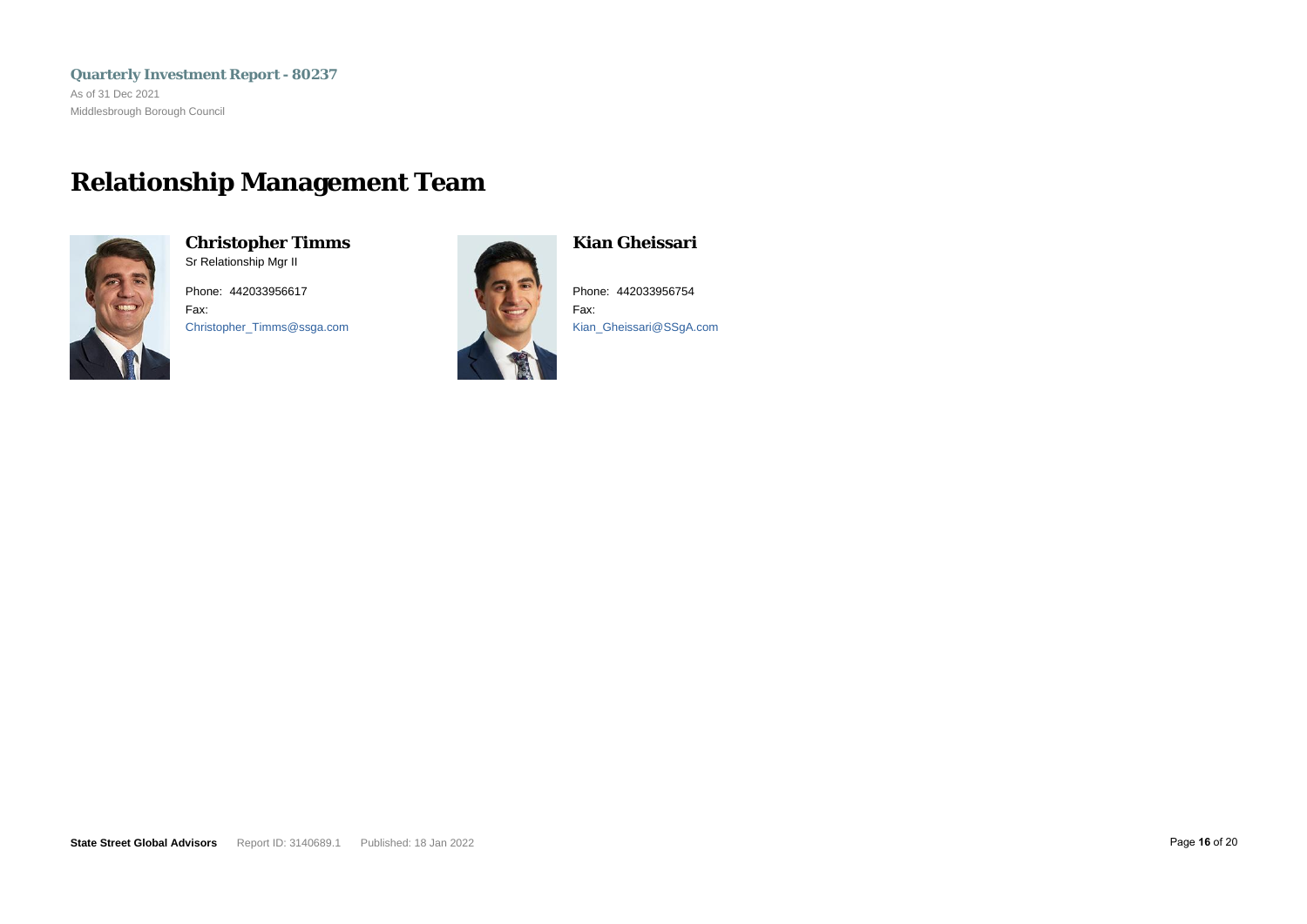### <span id="page-18-0"></span>**Quarterly Investment Report - 80237** As of 31 Dec 2021 Middlesbrough Borough Council

### **Important Information**

- R-Factor™ is an ESG scoring system that leverages commonly accepted materiality frameworks to generate a unique ESG score for listed companies. The score is powered by ESG data from four different providers in an effort to improve overall coverage and remove biases inherent in existing scoring methodologies. R-Factor™ is designed to put companies in the driver's seat to help create sustainable markets.
- R-Factor™ Scores are comparable across industries. The ESG and Corporate Governance (CorpGov) scores are designed to be based on issues that are material to a company's industry and regulatory region. A uniform grading scale allows for interpretation of the final company level score to allow for comparison across companies.
- Responsible-Factor (R Factor) scoring is designed by State Street to reflect certain ESG characteristics and does not represent investment performance. Results generated out of the scoring model is based on sustainability and corporate governance dimensions of a scored entity.
- The returns on a portfolio of securities which exclude companies that do not meet the portfolio's specified ESG criteria may trail the returns on a portfolio of securities which include such companies. A portfolio's ESG criteria may result in the portfolio investing in industry sectors or securities which underperform the market as a whole.
- The R-Factor™ scoring process comprises two underlying components. The first component is based on the framework published by the Sustainability Accounting Standards Board ("SASB"), which is used for all ESG aspects of the score other than those relating to corporate governance issues. The SASB framework attempts to identify ESG risks that are financially material to the issuer-based on its industry classification. This component of the R-Factor™ score is determined using only those metrics from the ESG data providers that specifically address ESG risks identified by the SASB framework as being financially material to the issuer-based on its industry classification.
- The second component of the score, the CorpGov score, is generated using region-specific corporate governance codes developed by investors or regulators. The governance codes describe minimum corporate governance expectations of a particular region and typically address topics such as shareholder rights, board independence and executive compensation. This component of the R-Factor™ uses data provided by ISS Governance to assign a governance score to issuers according to these governance codes.
- Within each industry group, issuers are classified into five distinct ESG performance groups based on which percentile their R-Factor™ scores fall into. A company is classified in one of the five ESG performance classes (Laggard - 10% of universe, Underperformer - 20% of universe, Average Performer - 40% of universe, Outperformer - 20% of universe or Leader - 10% of universe) by comparing the company's R-Factor™ score against a band. R-Factor™ scores are normally distributed using normalized ratings on a 0-100 rating scale.
- Discrepancy between the number of holdings in the R-Factor™ Summary versus the number of holdings in the regular reporting package may arise as the R-Factor™ Summary is counted based on number of issuers rather than number of holdings in the portfolio.
- For examples of public language regarding R-Factor see the ELR Registration Statement here: https://www.sec.gov/Archives/edgar/data/1107414/000119312519192334/d774617d497.html
- Carbon Intensity Measured in Metric tons CO2e/USD millions revenues. The aggregation of operational and first-tier supply chain carbon footprints of index constituents per USD (equal weighted).
- Weighted Average Carbon Intensity Measured in Metric tons CO2e/USD millions revenues. The weighted average of individual company intensities (operational and first-tier supply chain emissions over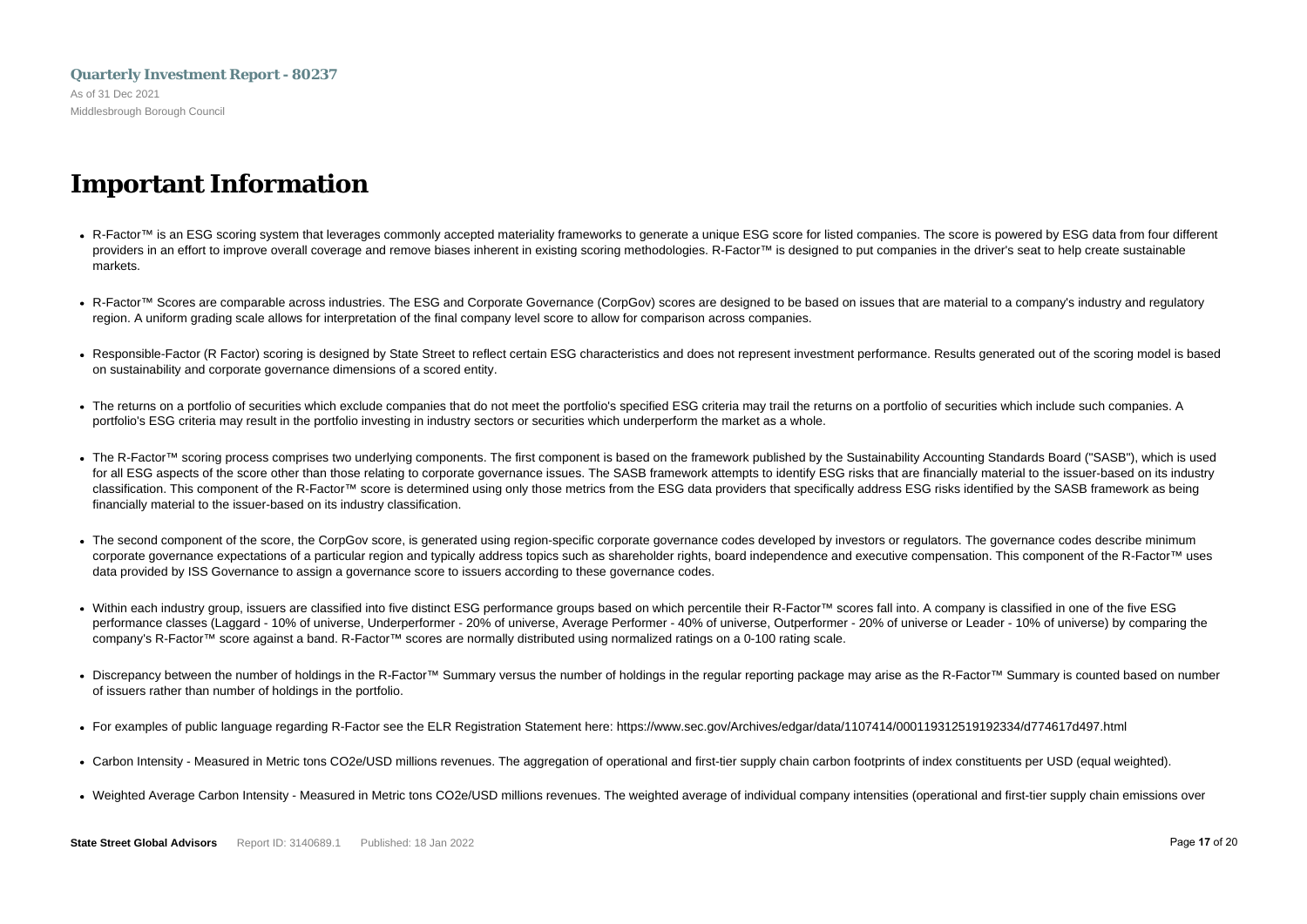As of 31 Dec 2021 Middlesbrough Borough Council

revenues), weighted by the proportion of each constituent in the index.

- Scope 1+2 Carbon Emissions- Measured in Metric Tons of CO2e. The GHG emissions from operations that are owned or controlled by the company, as well as GHG emissions from consumption of purchased electricity, heat or steam, by the company
- Total Reserves CO2 Emissions Measured in Metric tons of CO2. The carbon footprint that could be generated if the proven and probable fossil fuel reserves owned by index constituents were burned per USD million invested. Unlike carbon intensity and carbon emissions, the S&P Trucost Total Reserves Emissions metric is a very specific indicator that is only applicable to a very selected number of companies in extractive and carbon-intensive industries. Those companies are assigned Total Reserves Emissions numerical results by Trucost, whereas the rest of the holdings in other industries do not have numerical scores and are instead displaying "null", blank values. In order to present a more comprehensive overview of a portfolio's overall weighted average fossil fuel reserves, State Street Global Advisors replaces blank results with "zeros". While that might slightly underestimate the final weighted average volume, it provides a more realistic result, given that most companies in global indices have no ownership of fossil fuel reserves.
- We are currently using FactSet's own "People" dataset to disclose the number of women on the board, for each company in the Fund's portfolio.
- Data and metrics have been sourced as follows from the following contributors as of the date of this report, and are subject to their disclosures below. All other data has been sourced by SSGA.
- Trucost Sections: Carbon Intensity, Weighted Average Carbon Intensity, Scope 1+2 Carbon Emissions, Total Reserves Carbon Emissions Trucost® is a registered trademark of S&P Trucost Limited ("Trucost") and is used under license. The ESG Report is/are not in any way sponsored, endorsed, sold or promoted by Trucost or its affiliates (together the "Licensor Parties") and none of the Licensor Parties make any claim, prediction, warranty or representation whatsoever, expressly or impliedly, either as to (i) the results to be obtained from the use of Trucost data with the report, or (ii) the suitability of the Trucost data for the purpose to which it is being put in connection with the report. None of the Licensor Parties provide any financial or investment advice or recommendation in relation to the report. None of the Licensor Parties shall be liable (whether in negligence or otherwise) to any person for any error in the Trucost data or under any obligation to advise any person of any error therein.
- FactSet Sections: Gender Diversity This publication may contain FactSet proprietary information ("FactSet Information") that may not be reproduced, used, disseminated, modified nor published in any manner without the express prior written consent of FactSet. The FactSet Information is provided "as is" and all representations and warranties whether oral or written, express or implied (by common law, statute or otherwise), are hereby excluded and disclaimed, to the fullest extent permitted by law. In particular, with regard to the FactSet Information, FactSet disclaims any implied warranties of merchantability and fitness for a particular purpose and makes no warranty of accuracy, completeness, timeliness, functionality, and/or reliability. The FactSet Information does not constitute investment advice and any opinions or assertion contained in any publication containing the FactSet Information (and/or the FactSet Information itself) does not represent the opinions or beliefs of FactSet, its affiliated and/or related entities, and/or any of their respective employees. FactSet is not liable for any damages arising from the use, in any manner, of this publication or FactSet Information which may be contained herein.
- All information has been obtained from sources believed to be reliable, buts its accuracy is not guaranteed. There is no representation or warranty as to the current accuracy, reliability or completeness of, nor liability for, decisions based on such information and it should not be relied on as such.
- Issued and approved by State Street Global Advisors Limited.
- State Street Global Advisors Limited is authorised and regulated by the Financial Conduct Authority.
- Registered Number: 4486031 England.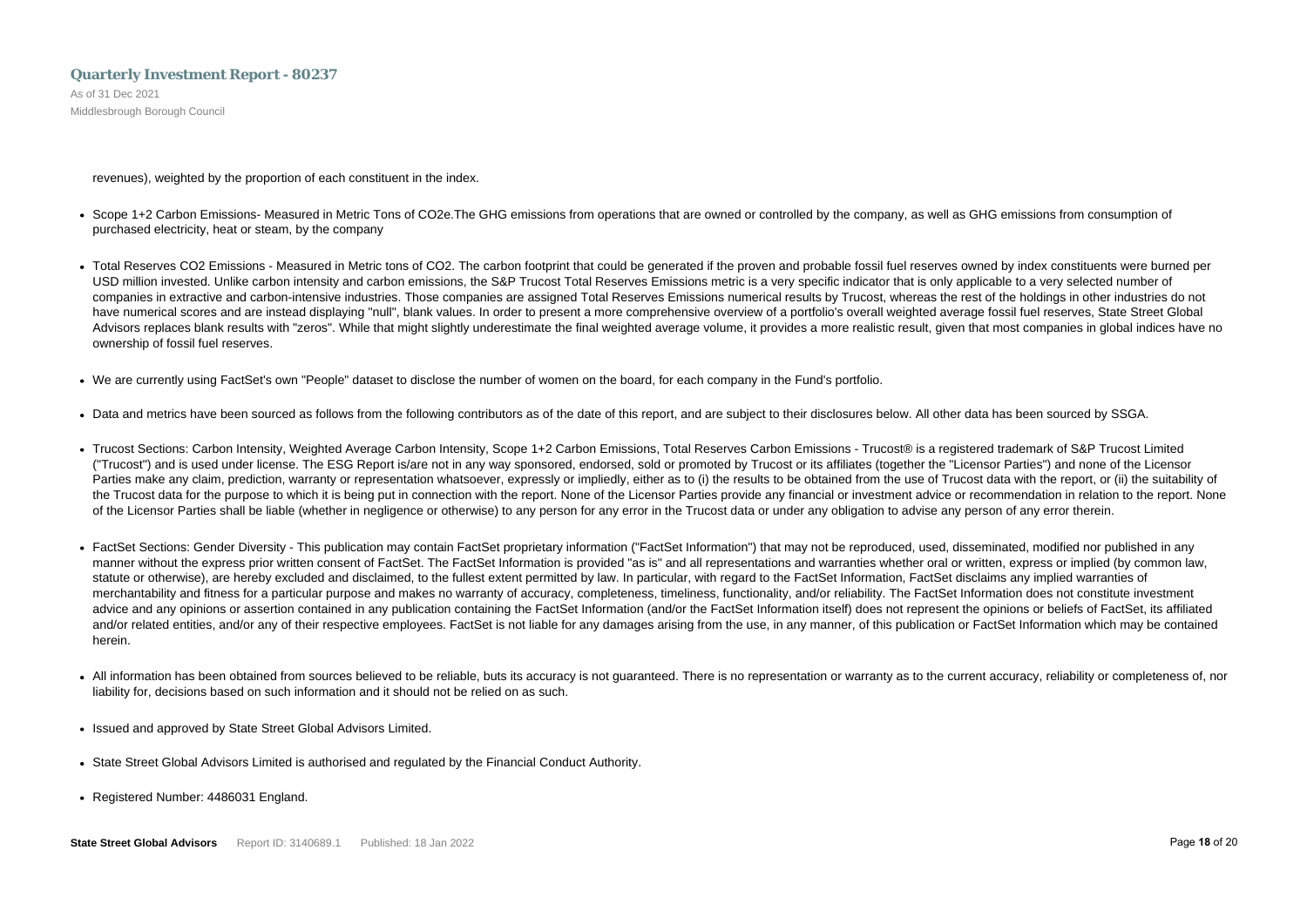As of 31 Dec 2021 Middlesbrough Borough Council

- State Street Global Advisors Limited, a company registered in England with company number 2509928 and VAT number 5776591 81 and whose registered office is at 20 Churchill Place, London E14 5HJ.
- This report is prepared solely for the use of the named client and should not be used by any other party.
- All data sourced by State Street Global Advisors Limited unless stated otherwise.
- All valuations are based on Trade Date accounting.
- Performance figures are calculated 'Gross of Fees' unless otherwise stated.
- Returns are annualised for periods greater than one year.
- Returns are calculated using the accrual accounting method.
- Performance figures are calculated by the Modified Dietz method or by the True Time-Weighted return method.
- Past performance is not necessarily indicative of future investment performance.
- Performance returns greater than one year are calculated using a daily annualisation formula. Returns for the same time period based on other formulas, such as monthly annualisation, may produce different results.
- The account summary page details the opening balance at the start of the reporting period which is the equivalent of the closing balance of the previous reporting period.
- If you are invested into any pooled fund or common trust fund, it may use over-the-counter swaps, derivatives or a synthetic instrument (collectively "Derivatives") to increase or decrease exposure in a particular market, asset class or sector to effectuate the fund's strategy. Derivatives agreements are privately negotiated agreements between the fund and the counterparty, rather than an exchange, and therefore Derivatives carry risks related to counterparty creditworthiness, settlement default and market conditions. Derivatives agreements can require that the fund post collateral to the counterparty consistent with the mark-to-market price of the Derivative. SSGA makes no representations or assurances that the Derivative will perform as intended.
- If you are invested in an SSGA commingled fund or common trust fund that participates in State Street's securities lending program (each a "lending fund"), the Fund participates in an agency securities lending program sponsored by State Street Bank and Trust Company (the "lending agent") whereby the lending agent may lend up to 100% of the Fund's securities, and invest the collateral posted by the borrowers of those loaned securities in collateral reinvestment funds (the "Collateral Pools"). The Collateral Pools are not registered money market funds and are not guaranteed investments. The Fund compensates its lending agent in connection with operating and maintaining the securities lending program. SSGA acts as investment manager for the Collateral Pools and is compensated for its services. The Collateral Pools are managed to a specific investment objective as set forth in the governing documents for the Collateral Pools. For more information regarding the Collateral Pool refer to the "US Cash Collateral Strategy Disclosure Document." Securities lending programs and the subsequent reinvestment of the posted collateral are subject to a number of risks, including the risk that the value of the investments held in the Collateral Pool may decline in value, be sold at a loss or incur credit losses. The net asset value of the Collateral Pool is subject to market conditions and will fluctuate and may decrease in the future. More information on the securities lending program and on the Collateral Pools, including the "US Cash Collateral Strategy Disclosure Document" and the current mark to market unit price are available on Client's Corner and also available upon request from your SSGA Relationship Manager.
- The information provided within this report is for the sole use of the official report recipient. It may not be reproduced in any form without express permission of State Street Global Advisors Limited. Whilst